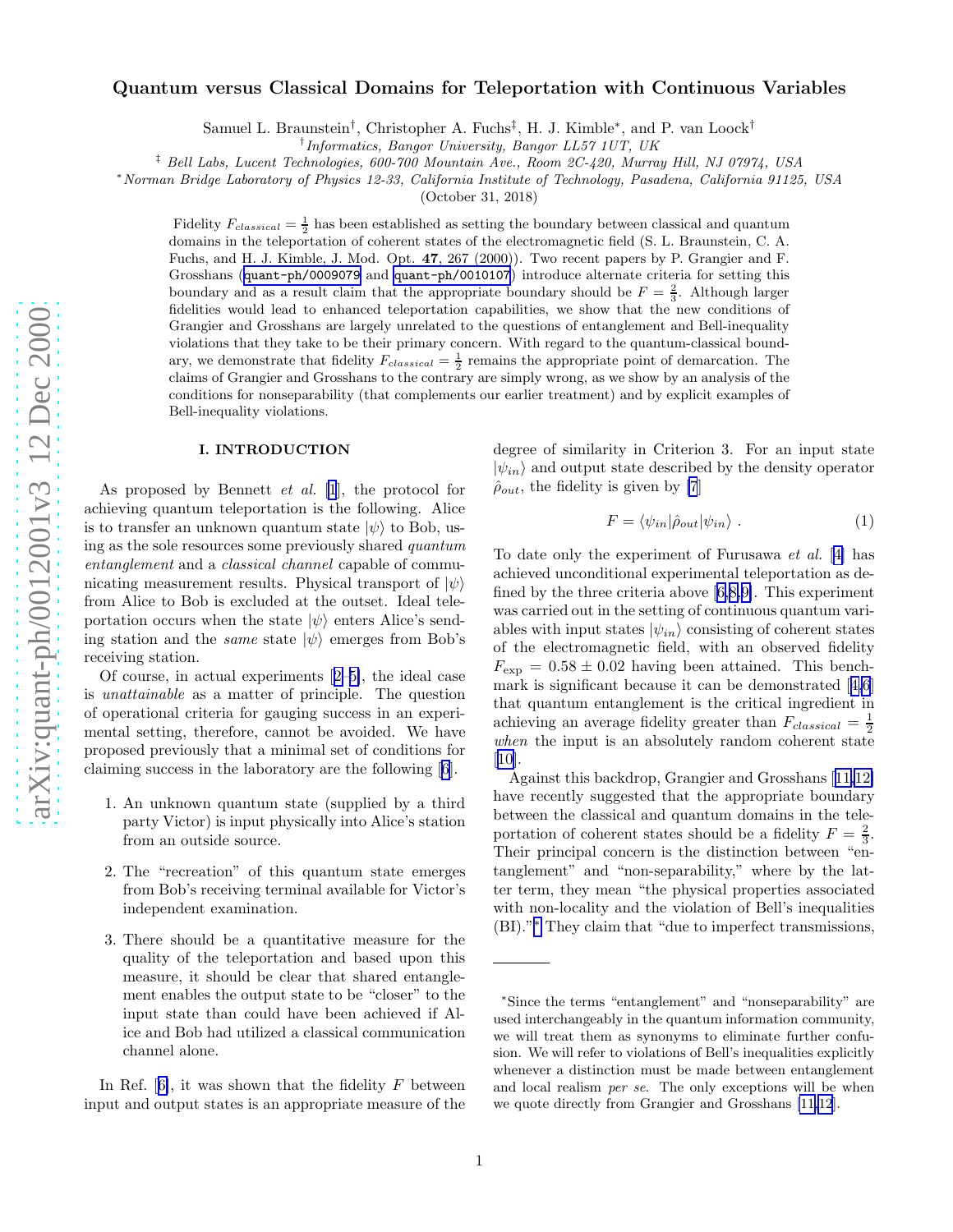... it becomes possible to violate the classical boundary (*i.e.*,  $F = \frac{1}{2}$ ) of teleportation without any violation of BI."[[11\]](#page-13-0) However, rather than addressing the issue in a direct manner, they then propose the violation of a certain "Heisenberg-type inequality (HI)" as "a more effective – and in some sense 'necessary' – way to characterize shared entanglement." It is this that leads to their condition  $F > \frac{2}{3}$  as being necessary for the declaration of successful teleportation. In support of this threshold, they further relate their criterion based on the HI to ones previously introduced in the quantum nondemolition measurement (QND) literature. Finally, in Ref. [[12\]](#page-13-0), Grangier and Grosshans find that  $F > \frac{2}{3}$  is also required by a criterion they introduce having to do with a certain notion of reliable "information exchange"[[12\]](#page-13-0).

The purpose of the present paper is to demonstrate that the conclusions of Grangier and Grosshans concerning the proposed quantum-classical boundary  $F = \frac{2}{3}$  are unwarranted and, by explicit counter example, incorrect. Our approach will be to investigate questions of nonseparability and violations of Bell inequalities for the particular entangled state employed in the teleportation protocol of Ref.[[13\]](#page-13-0). Of significant interest will be the case with losses, so that the relevant quantum states will be mixed quantum states. Our analysis supports the following conclusions.

- 1. Although the argument of Grangier and Grosshans is claimed to be based upon "EPR non-separability of the entanglement resource" [\[12](#page-13-0)] [by which they mean a potential violation of a BI], they offer no quantitative connection (by constructive proof or otherwise) between the criteria they introduce (including the threshold  $F = \frac{2}{3}$  [\[11,12](#page-13-0)] and the actual violation of any Bell inequality. Nothing in their analysis provides a warranty that  $F > \frac{2}{3}$  would preclude a description in terms of a local hiddenvariables theory. They offer only the suggestion that" $F > \frac{2}{3}$  would be much safer" [[11\]](#page-13-0).
- 2. By application of the work of Duan et al. [\[14](#page-13-0)], Simon [\[15](#page-13-0)], and Tan[[16\]](#page-13-0), we investigate the question of entanglement. We show that the states employed in the experiment of Ref. [\[4](#page-13-0)] are nonseparable, as was operationally confirmed in the experiment. Moreover, we study the issue of nonseparability for mixed states over a broad range in the degree of squeezing for the initial EPR state, in the overall system loss, and in the presence of thermal noise. This analysis reveals that EPR mixed states that are nonseparable do indeed lead to a fidelity of  $F > F_{classical} = \frac{1}{2}$  for the teleportation of coherent states. Hence, in keeping with Criterion 3 above, the threshold fidelity for employing entanglement as a quantum resource is precisely the same as was deduced in the previous analysis of Ref.[[6\]](#page-13-0). Within

the setting of Quantum Optics, this threshold coincides with the standard benchmark for manifestly quantum or nonclassical behavior, namely that the Glauber-Sudarshan phase-space function becomes nonpositive-definite, here for any bipartite nonsep-arablestate [[17\]](#page-13-0). By contrast, the value  $F = \frac{2}{3}$ championed by Grangier and Grosshans is essentially unrelated to the threshold for entanglement (nonseparability) in the teleportation protocol, as well as to the boundary for the nonclassical character of the EPR state.

- 3. By application of the work of Banaszek and Wodkiewicz[[18,19\]](#page-13-0), we explore the possibility of violations of Bell inequalities for the EPR (mixed) states employed in the teleportation of continuous quantum-variables states. We find direct violations of a CHSH inequality [\[20](#page-13-0)] over a large domain. Significant relative to the claims of Grangier and Grosshans is a regime both of entanglement (nonseparability) and of violation of a CHSH inequality for which the teleportation fidelity  $F < \frac{2}{3}$  and for which the criterion of the Heisenberg inequalities of Ref.[[11\]](#page-13-0) fails. Hence, teleportation with  $\frac{1}{2}$  < F <  $\frac{2}{3}$  is possible with EPR (mixed) states which do not admit a local hidden variables description. In contradistinction to the claim of Grangier and Grosshans,  $F > \frac{2}{3}$  does not provide a relevant criterion for delineating the quantum and classical domains with respect to violations of Bell's inequalities.
- 4. By adopting a protocol analogous to that employed in all previous experimental demonstrations of violations of Bell's inequalities[[21–23](#page-13-0)], scaled correlation functions can be introduced for continuous quantum variables. In terms of these scaled correlations, the EPR mixed state used for teleportation violates a generalized version of the CHSH inequality, though non-ideal detector efficiencies require a "fair sampling" assumption for this. These violations set in for  $F > \frac{1}{2}$  and have recently been ob-servedin a setting of low detection efficiency [[24\]](#page-13-0). This experimental verification of a violation of a CHSH inequality (with a fair sampling assumption) again refutes the purported significance of the threshold  $F = \frac{2}{3}$  promoted by Grangier and Grosshans.

Overall, we find no support for the claims of Grangier and Grosshans giving special significance to the threshold fidelity  $F = \frac{2}{3}$  in connection to issues of separability and Bell-inequality violations. Instead, as we will show, it is actually the value  $F_{classical} = \frac{1}{2}$  that heralds entrance into the quantum domain with respect to the very same issues. Their claims based upon a Heisenberg-type inequality and a criterion for "information exchange" are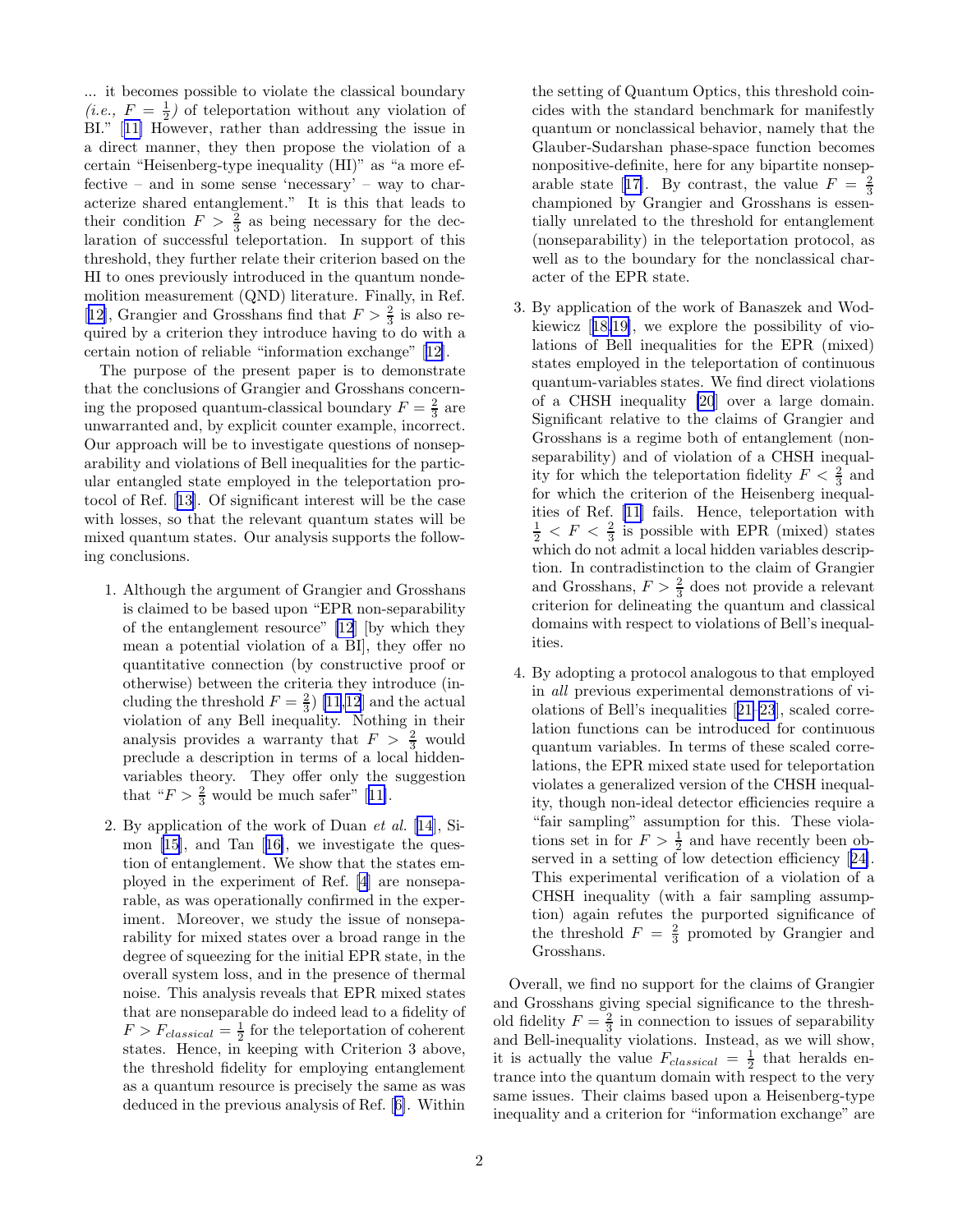<span id="page-2-0"></span>essentially unrelated to the issue of a quantum-classical boundary.

All this is not to say that teleportation of coherent states with increasing degrees of fidelity beyond  $F_{classical} = \frac{1}{2}$  to  $F > \frac{2}{3}$  is not without significance. In fact, as tasks of ever increasing complexity are to be accomplished, there will be corresponding requirements to improve the fidelity of teleportation yet further. Moreover, there are clearly diverse quantum states other than coherent states that one might desire to teleport, including squeezed states, quantum superpositions, entangled states [\[16\]](#page-13-0), and so on. The connection between the "intricacy" of such states and the requisite resources for achieving high fidelity teleportation has been discussed in Ref. [\[13\]](#page-13-0), including the example of the superposition of two coherent states,

$$
|\alpha\rangle + |-\alpha\rangle , \qquad (2)
$$

which for  $|\alpha| \gg 1$  requires an EPR state with an extreme degree of quantum correlation.

Similiarly, Heisenberg-type inequalities are in fact quite important for the inference of the properties of a system given the outcomes of measurements made on a meter following a system-meter interaction. Such quantities are gainfully employed in Quantum Optics in many settings, including realizations of the original EPR gedanken experiment [\[25–27\]](#page-13-0) and of back-action evading measurement and quantum non-demolition detection [[28\]](#page-13-0).

Our only point is that the claim of Grangier and Grosshans that  $F = \frac{2}{3}$  is required for the "successful quantum teleportation of a coherent state"[[12\]](#page-13-0) is incorrect. They simply offer no quantitative analysis directly relevant to either entanglement or Bell-inequality violation issues. In contrast, the prior treatment of Ref. [\[6](#page-13-0)] demonstrates that in the absence of shared entanglement between Alice and Bob, there is an upper limit for the fidelity for the teleportation of randomly chosen coherent states given by  $F_{classical} = \frac{1}{2}$ . Nothing in the work of Grangier and Grosshans calls this analysis into question.

This, however, leads to something we would like to stress apart from the details of any particular teleportation criterion. There appears to be a growing confusion in the community that equates quantum teleportation experiments with fundamental tests of quantum mechanics. The purpose of such tests is generally to compare quantum mechanics to other potential theories, such as locally realistic hidden-variable theories[[11,29,30](#page-13-0)]. In our view, experiments in teleportation have nothing to do with this. They instead represent investigations within quantum mechanics, demonstrating only that a particular task can be accomplished with the resource of quantum entanglement and cannot be accomplished without it. This means that violations of Bell's inequalities are largely irrelevant as far as the original proposal of Bennett et al. [[1\]](#page-13-0) is concerned, as well as for experimental implementations of that protocol. In a theory which allows states to be cloned, there would be no need to discuss teleportation at all – unknown states could be cloned and transmitted with fidelity arbitrarily close to one.

These comments notwithstanding, Grangier and Grosshans did nevertheless attempt to link the idea of Bell-inequality violations with the fidelity of teleportation. It is to the details of that linkage that we now turn. The remainder of the paper is organized as follows. In Section II, we extend the prior work of Ref.[[6\]](#page-13-0) to a direct treatment of the consequences of shared entanglement between Alice and Bob, beginning with an explicit model for the mixed EPR states used for teleportation of continuous quantum variables. In Section III we review the criteria Grangier and Grosshans introduced in preparation for showing their inappropriateness as tools for the questions at hand. In Section IV, we demonstrate explicitly the relationship between entanglement and fidelity, and find the same threshold  $F_{classical} = \frac{1}{2}$  as in our prior analysis[[6\]](#page-13-0). The value  $F = \frac{2}{3}$  is shown to have no particular distinction in this context. In Sections V and VI, we further explore the role of entanglement with regard to violations of a CHSH inequality and provide a quantitative boundary for such violations. Again,  $F_{classical} = \frac{1}{2}$ appears as the point of entry into the quantum domain, with the point  $F = \frac{2}{3}$  having no particular distinction. Our conclusions are collected in Section VII. Of particular significance, we point out that the teleportation experiment of Ref.[[4\]](#page-13-0) did indeed cross from the classical to the quantum domain, just as advertised previously.

## II. THE EPR STATE

The teleportation protocol we consider is that of Braunstein and Kimble [\[13](#page-13-0)], for which the relevant entangled state is the so-called two-mode squeezed state. This state is given explicitly in terms of a Fock-state expansion for two-modes  $(1, 2)$  by  $[31, 32]$ 

$$
|EPR\rangle_{1,2} = \frac{1}{\cosh r} \sum_{n=0}^{\infty} (\tanh r)^n |n\rangle_1 |n\rangle_2 ,\qquad (3)
$$

where  $r$  measures the amount of squeezing required to produce the entangled state. Note that for simplicity we consider the case of two single modes for the electromagnetic field; the extension to the multimode case for fields of finite bandwidth can be found in Ref.[[33\]](#page-13-0).

The pure state of Eq. (3) can be equivalently described by the corresponding Wigner distribution  $W_{\text{EPR}}$  over the two modes  $(1, 2)$ ,

$$
W_{\text{EPR}}(x_1, p_1; x_2, p_2)
$$
\n
$$
= \frac{4}{\pi^2} \frac{1}{\sigma_+^2 \sigma_-^2} \exp\left(-\left[(x_1 + x_2)^2 + (p_1 - p_2)^2\right]/\sigma_+^2\right)
$$
\n
$$
-\left[(x_1 - x_2)^2 + (p_1 + p_2)^2\right]/\sigma_-^2
$$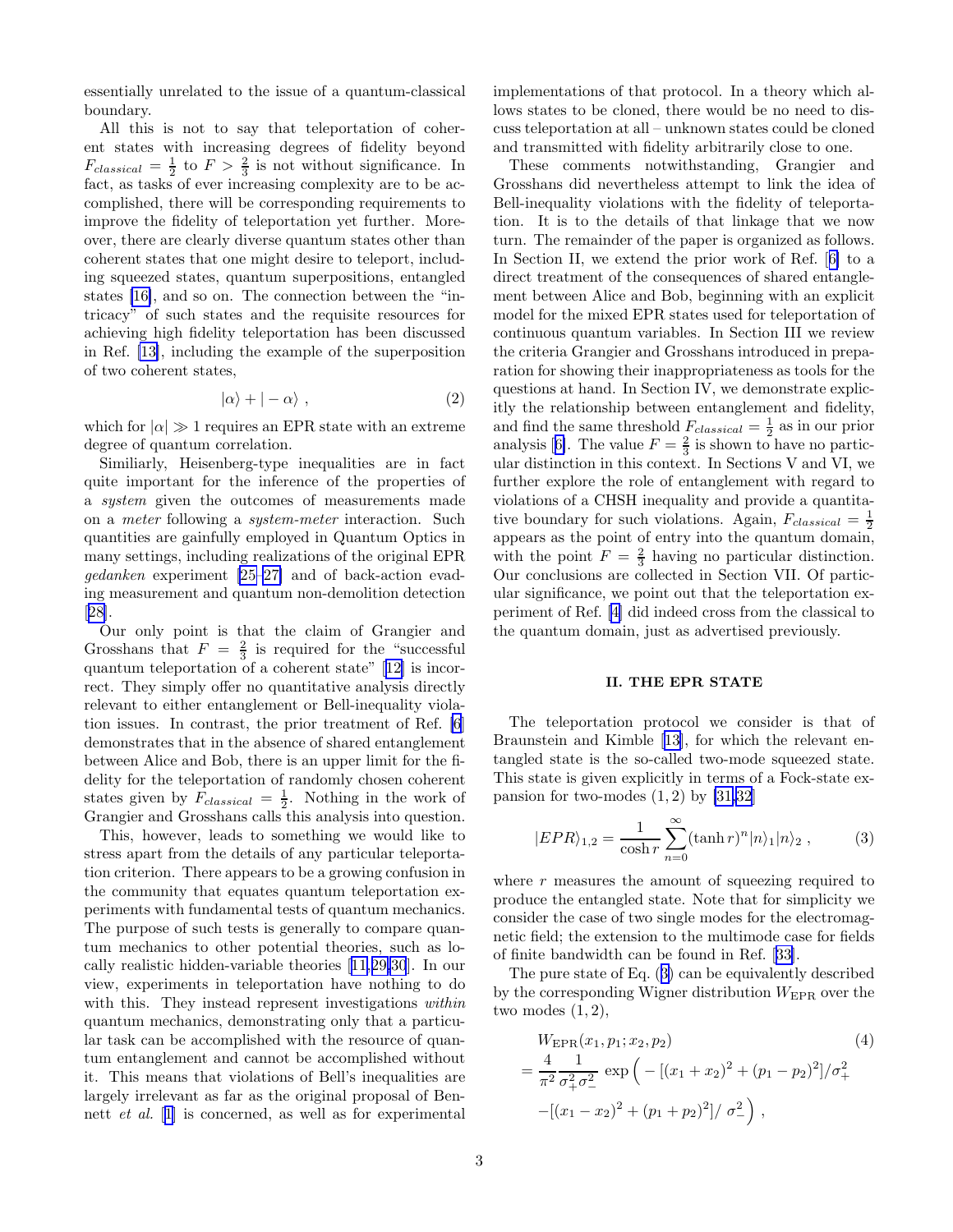<span id="page-3-0"></span>where  $\sigma_{\pm}$  are expressed in terms of the squeezing parameter by

$$
\sigma_{+}^{2} = e^{+2r}, \n\sigma_{-}^{2} = e^{-2r},
$$
\n(5)

with  $\sigma^2_+\sigma^2_- = 1$ . Here, the canonical variables  $(x_j, p_j)$ are related to the complex field amplitude  $\alpha_j$  for mode  $j = (1, 2)$  by

$$
\alpha_j = x_j + ip_j. \tag{6}
$$

In the limit of  $r \to \infty$ , Eq. [\(4](#page-2-0)) becomes

$$
C \,\delta(x_1 - x_2) \,\delta(p_1 + p_2) \tag{7}
$$

which makes a connection to the original EPR state of Einstein, Podolsky, and Rosen [\[25](#page-13-0)].

Of course, WEPR as given above is for the ideal, lossless case. Of particular interest with respect to experiments is the inclusion of losses, as arise from, for example, finite propagation and detection efficiencies. Rather than deal with any detailed setup (e.g., as treated in explicit detail in Ref. [\[26](#page-13-0)]) here we adopt a generic model of the following form. Consider two identical beam splitters each with a transmission coefficient  $\eta$ , one for each of the two EPR modes. We take  $0 \leq \eta \leq 1$ , with  $\eta = 1$  for the ideal, lossless case. The input modes to the beam splitter 1 are taken to be  $(1', a')$ , while for beam splitter 2, the modes are labeled by  $(2', b')$ . Here, the modes  $(1', 2')$  are assumed to be in the state specified by the ideal  $W_{\text{EPR}}$ asgiven in Eq. ([4\)](#page-2-0) above, while the modes  $(a', b')$  are taken to be independent thermal (mixed) states each with Wigner distribution

$$
W(x,p) = \frac{1}{\pi(\bar{n} + \frac{1}{2})} \exp\{-(x^2 + p^2)/(\bar{n} + 1/2)\}, \quad (8)
$$

where  $\bar{n}$  is the mean thermal photon number for each of the modes  $(a', b')$ .

The overall Wigner distribution for the initial set of input modes  $(1', 2'), (a', b')$  is then just the product

$$
W_{\rm EPR}(x_{1'}, p_{1'}; x_{2'}, p_{2'}) W(x_{a'}, p_{a'}) W(x_{b'}, p_{b'}) . \qquad (9)
$$

The standard beam-splitter transformations lead in a straightforward fashion to the Wigner distribution for the output set of modes  $(1, 2), (a, b)$ , where, for example,

$$
x_1 = \sqrt{\eta} x_{1'} - \sqrt{1 - \eta} x_{a'},
$$
  
\n
$$
x_a = \sqrt{\eta} x_{a'} + \sqrt{1 - \eta} x_{1'}.
$$
\n(10)

We require  $W_{\text{EPR}}^{out}$  for the  $(1, 2)$  modes alone, which is obtained by integrating over the  $(a, b)$  modes. A straightforward calculation results in the following distribution for the mixed output state:

$$
W_{\text{EPR}}^{out}(x_1, p_1; x_2, p_2)
$$
\n
$$
= \frac{4}{\pi^2} \frac{1}{\bar{\sigma}_+^2 \bar{\sigma}_-^2} \exp\left(-\left[(x_1 + x_2)^2 + (p_1 - p_2)^2\right]/\bar{\sigma}_+^2\right)
$$
\n
$$
-\left[(x_1 - x_2)^2 + (p_1 + p_2)^2\right]/\bar{\sigma}_-^2
$$
\n
$$
= \frac{2}{\pi^2} \exp\left(-\frac{2}{\pi^2} \frac{1}{\bar{\sigma}_-^2} + \frac{1}{\bar{\sigma}_-^2}\right)
$$
\n
$$
= \frac{2}{\pi^2} \exp\left(-\frac{2}{\pi^2} \frac{1}{\bar{\sigma}_-^2} + \frac{1}{\bar{\sigma}_-^2}\right)
$$
\n
$$
= \frac{2}{\pi^2} \exp\left(-\frac{2}{\pi^2} \frac{1}{\bar{\sigma}_-^2} + \frac{1}{\bar{\sigma}_-^2}\right)
$$
\n
$$
= \frac{2}{\pi^2} \exp\left(-\frac{2}{\pi^2} \frac{1}{\bar{\sigma}_-^2} + \frac{1}{\bar{\sigma}_-^2}\right)
$$
\n
$$
= \frac{2}{\pi^2} \exp\left(-\frac{2}{\pi^2} \frac{1}{\bar{\sigma}_-^2} + \frac{1}{\bar{\sigma}_-^2}\right)
$$
\n
$$
= \frac{2}{\pi^2} \exp\left(-\frac{2}{\pi^2} \frac{1}{\bar{\sigma}_-^2} + \frac{1}{\bar{\sigma}_-^2}\right)
$$
\n
$$
= \frac{2}{\pi^2} \exp\left(-\frac{2}{\pi^2} \frac{1}{\bar{\sigma}_-^2} + \frac{1}{\bar{\sigma}_-^2}\right)
$$
\n
$$
= \frac{2}{\pi^2} \exp\left(-\frac{2}{\pi^2} \frac{1}{\bar{\sigma}_-^2} + \frac{1}{\bar{\sigma}_-^2}\right)
$$
\n
$$
= \frac{2}{\pi^2} \exp\left(-\frac{2}{\pi^2} \frac{1}{\bar{\sigma}_-^2} + \frac{1}{\bar{\sigma}_-^2}\right)
$$
\n
$$
=
$$

where  $\bar{\sigma}_{\pm}$  are given by

$$
\begin{aligned} \bar{\sigma}_+^2 &= \eta e^{+2r} + (1 - \eta)(1 + 2\bar{n}), \\ \bar{\sigma}_-^2 &= \eta e^{-2r} + (1 - \eta)(1 + 2\bar{n}). \end{aligned} \tag{12}
$$

Note that  $W^{out}_{\rm EPR}$  as above follows directly from  $W_{\rm EPR}$  in Eq. [\(4](#page-2-0)) via the simple replacements  $\sigma_{\pm} \longrightarrow \bar{\sigma}_{\pm}$ . Relevant to the discussion of Bell inequalities in Sections V and VI is the fact that  $\bar{\sigma}_+^2 \bar{\sigma}_-^2 > 1$  for any  $r > 0$  and  $\eta < 1$ .

# III. THE CRITERIA OF GRANGIER AND GROSSHANS

The two recent papers of Grangier and Grosshans argue that "fidelity value larger than  $\frac{2}{3}$  is actually required for successful teleportation"[[11,12](#page-13-0)]. In this section, we recapitulate the critical elements of their analysis and state their criteria in the present notation. In subsequent sections we proceed further with our own analysis of entanglement and possible violations of Bell's inequalities for the EPR state of Eq. (11).

Beginning with Ref.[[11\]](#page-13-0), Eq. (21), Grangier and Grosshans state the following:

> "As a criteria for non-separability [by which they mean violations of Bell's inequalities], we will use the EPR argument: two different measurements prepare two different states, in such a way that the product of conditional variances (with different conditions) violates the Heisenberg principle."

This statement takes a quantitative form in terms of the following conditional variances expressed in the notation of the preceding section for EPR beams  $(1, 2)$ :

$$
V_{x_i|x_j} = \langle \Delta x_i^2 \rangle - \frac{\langle x_i x_j \rangle^2}{\langle \Delta x_j^2 \rangle},
$$
  
\n
$$
V_{p_i|p_j} = \langle \Delta p_i^2 \rangle - \frac{\langle p_i p_j \rangle^2}{\langle \Delta p_j^2 \rangle}.
$$
\n(13)

with  $(i, j) = (1, 2)$  and  $i \neq j$ . Note that, for example,  $V_{x_2|x_1}$  gives the error in the knowledge of the canonical variable  $x_2$  based upon an estimate of  $x_2$  from a measurement of  $x_1$ , and likewise for the other conditional variances. These variances were introduced in Refs.[[26,27\]](#page-13-0) in connection with an optical realization of the original gedanken experiment of Einstein, Podolsky, and Rosen [[25\]](#page-13-0). An apparent violation of the uncertainty principle arises if the product of inference errors is below the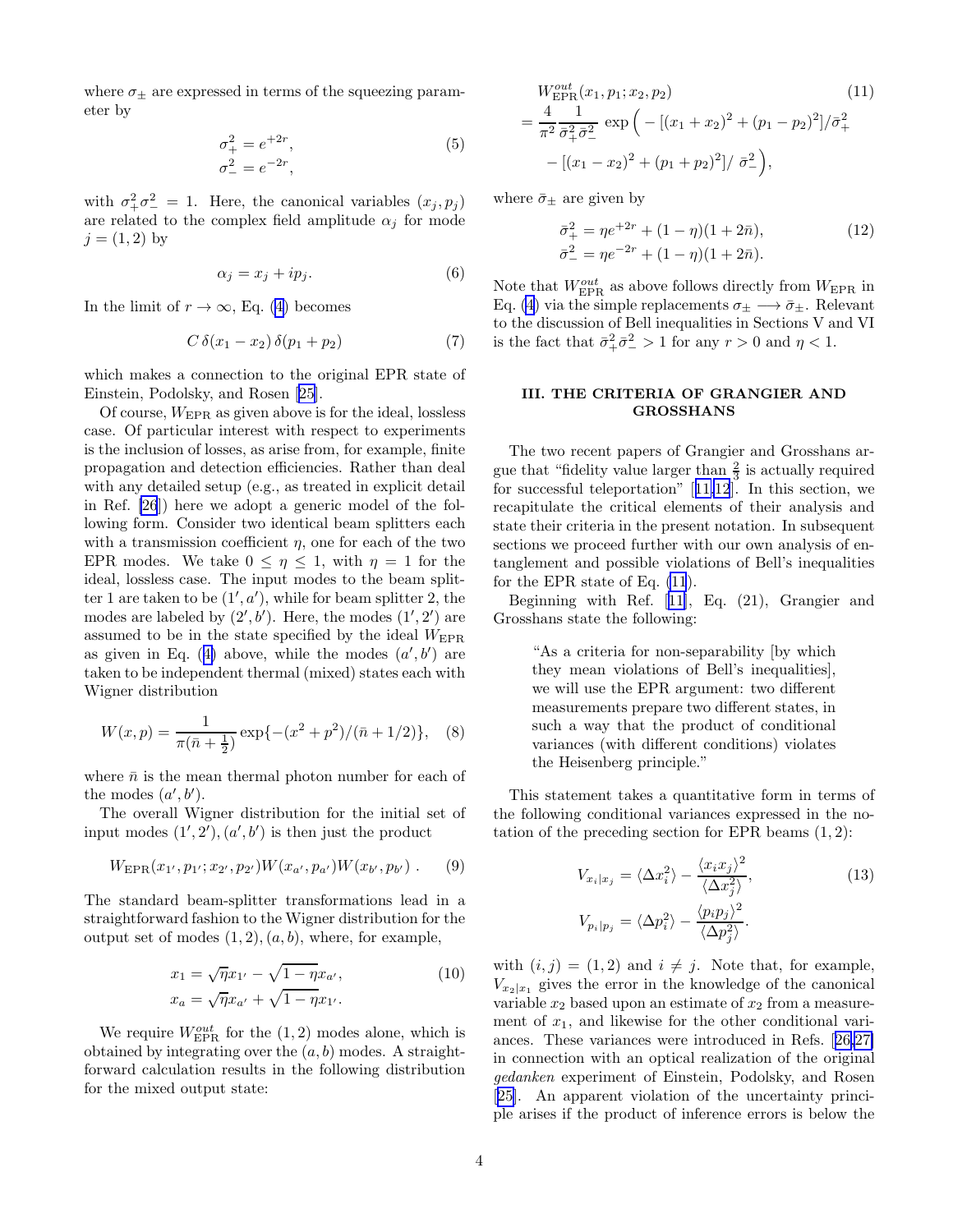<span id="page-4-0"></span>uncertainty product for one beam alone. For example,  $V_{x_2|x_1}V_{p_2|p_1} < \frac{1}{16}$  represents such an apparent violation since  $\Delta x_2^2 \Delta p_2^2 \geq \frac{1}{16}$  is demanded by the canonical commutation relation between  $x_2$  and  $p_2$ , with here  $\Delta x_{1,2}^2 = \frac{1}{4} = \Delta p_{1,2}^2$  for the vacuum state [\[26](#page-13-0),[27](#page-13-0)].

Grangier and Grosshans elevate this concept of inference at a distance from the EPR analysis to "a criteria for non-separability [i.e., violation of Bell's inequalities]." Specifically, they state that "the classical limit of no apparent violation of HI" [and hence the domain of local realism] is determined by the conditions

$$
V_{x_2|x_1}V_{p_2|p_1} \ge \frac{1}{16}, \text{ and } V_{x_1|x_2}V_{p_1|p_2} \ge \frac{1}{16}.
$$
 (14)

As shown in Refs. [\[26](#page-13-0),[27\]](#page-13-0) for the states under consideration, the conditional variances of Eq. [\(13](#page-3-0)) are simply related to the following (unconditional) variances

$$
\Delta x_{\mu_{ij}}^2 = \langle (x_i - \mu_{ij} x_j)^2 \rangle,
$$
  
\n
$$
\Delta p_{\nu_{ij}}^2 = \langle (p_i - \nu_{ij} p_j)^2 \rangle.
$$
\n(15)

If we use a measurement of  $x_j$  to estimate  $x_i$ , then  $\Delta x_{\mu_{ij}}^2$ is the variance of the error when the estimator is chosen to be  $\mu_{ij} x_j$ , and likewise for  $\Delta p_{\nu_{ij}}^2$ . For an optimal estimate, the parameters  $(\mu_{ij}, \nu_{ij})$  are given by [\[26](#page-13-0),[27\]](#page-13-0)

$$
\mu_{ij}^{\text{opt}} = \frac{\langle x_i x_j \rangle}{\langle \Delta x_j^2 \rangle}, \quad \nu_{ij}^{\text{opt}} = \frac{\langle p_i p_j \rangle}{\langle \Delta p_j^2 \rangle}, \tag{16}
$$

and in this case,

$$
V_{x_i|x_j} = \Delta x_{\mu_{ij}^{\text{opt}}}^2, \text{ and } V_{p_i|p_j} = \Delta p_{\nu_{ij}^{\text{opt}}}^2.
$$
 (17)

The "non-separability" condition of Grangier and Grosshans in Eq. (14 ) can then be re-expressed as

$$
\Delta x_{\mu_{21}}^2 \Delta p_{\nu_{21}}^2 \ge \frac{1}{16}, \text{ and } \Delta x_{\mu_{12}}^2 \Delta p_{\nu_{12}}^2 \ge \frac{1}{16}, \quad (18)
$$

where we assume the optimized choice and drop the superscript 'opt'. Again, Grangier and Grosshans take this condition of "no apparent violation of HI" as the operational signature of "nonseparability criteria" [violations of Bell inequalities], and hence, by their logic, to delineate the classical boundary for teleportation[[11\]](#page-13-0).

To make apparent the critical elements of the discussion, we next assume symmetric fluctuations as appro-priate to the EPR state of Eq. [\(11](#page-3-0)),  $\mu_{ij} = \mu_{ji} \equiv \mu$  and  $\nu_{ij} = \nu_{ji} \equiv \nu$ , with  $\mu = -\nu$ . Note that within the context of our simple model of the losses, the optimal value of  $\mu$  is given by

$$
\mu = \frac{\eta \sinh 2r}{(1 - \eta) + \eta \cosh 2r},\tag{19}
$$

where in the limit  $r \gg 1$ ,  $\mu \rightarrow 1$ . For this case of symmetric fluctuations, the HI of Eq. (18) becomes

$$
\Delta x_{\mu}^{2} \Delta p_{\mu}^{2} \ge \frac{1}{16},\tag{20}
$$

where

$$
\Delta x_{\mu}^{2} = \langle (x_{1} - \mu x_{2})^{2} \rangle = \langle (x_{2} - \mu x_{1})^{2} \rangle, \qquad (21)
$$
  

$$
\Delta p_{\mu}^{2} = \langle (p_{1} + \mu p_{2})^{2} \rangle = \langle (p_{2} + \mu p_{1})^{2} \rangle.
$$

Note that in general the inequality

$$
V_1 V_2 \ge \frac{a^2}{4} \tag{22}
$$

implies that

$$
V_1 + V_2 \ge V_1 + \frac{a^2}{4V_1} \ge a,\tag{23}
$$

so that the criterion of Eq. (20) for classical teleportation leads to

$$
\Delta x_{\mu}^2 + \Delta p_{\mu}^2 \ge \frac{1}{2}.\tag{24}
$$

Hence, the requirement of Grangier and Grosshans for quantum teleportation is that

$$
\Delta x_{\mu}^2 + \Delta p_{\mu}^2 < \frac{1}{2},\tag{25}
$$

which for  $r \gg 1$  becomes

$$
\Delta x^2 + \Delta p^2 < \frac{1}{2}.\tag{26}
$$

Here,  $(\Delta x^2, \Delta p^2)$  are as defined in Eq. (21), now with  $\mu = 1;$ 

$$
\Delta x^2 = \langle (x_1 - x_2)^2 \rangle, \n\Delta p^2 = \langle (p_1 + p_2)^2 \rangle,
$$
\n(27)

wherefrom Eq. ([11\)](#page-3-0), we have that  $\Delta x^2 + \Delta p^2 = \bar{\sigma}^2$ for the EPR beams (1, 2). The claim of Grangier and Grosshans [\[11](#page-13-0)] is that the inequality of Eq. (20) serves as "the condition for no useful entanglement between the two beams," where by 'useful' they refer explicitly to "the existence of quantum non-separability [violation of Bell's inequalities]." The inequalities of Eqs. (18) and (20) are also related to criteria developed within the setting of quantum nondemolition detection (QND)[[28\]](#page-13-0), as discussed in the next section.

In a second paper [\[12](#page-13-0)], Grangier and Grosshans introduce an alternative criteria for the successful teleportation of coherent states, namely that

> "the information content of the teleported quantum state is higher than the information content of any (classical or quantum) copy of the input state, that may be broadcasted classically."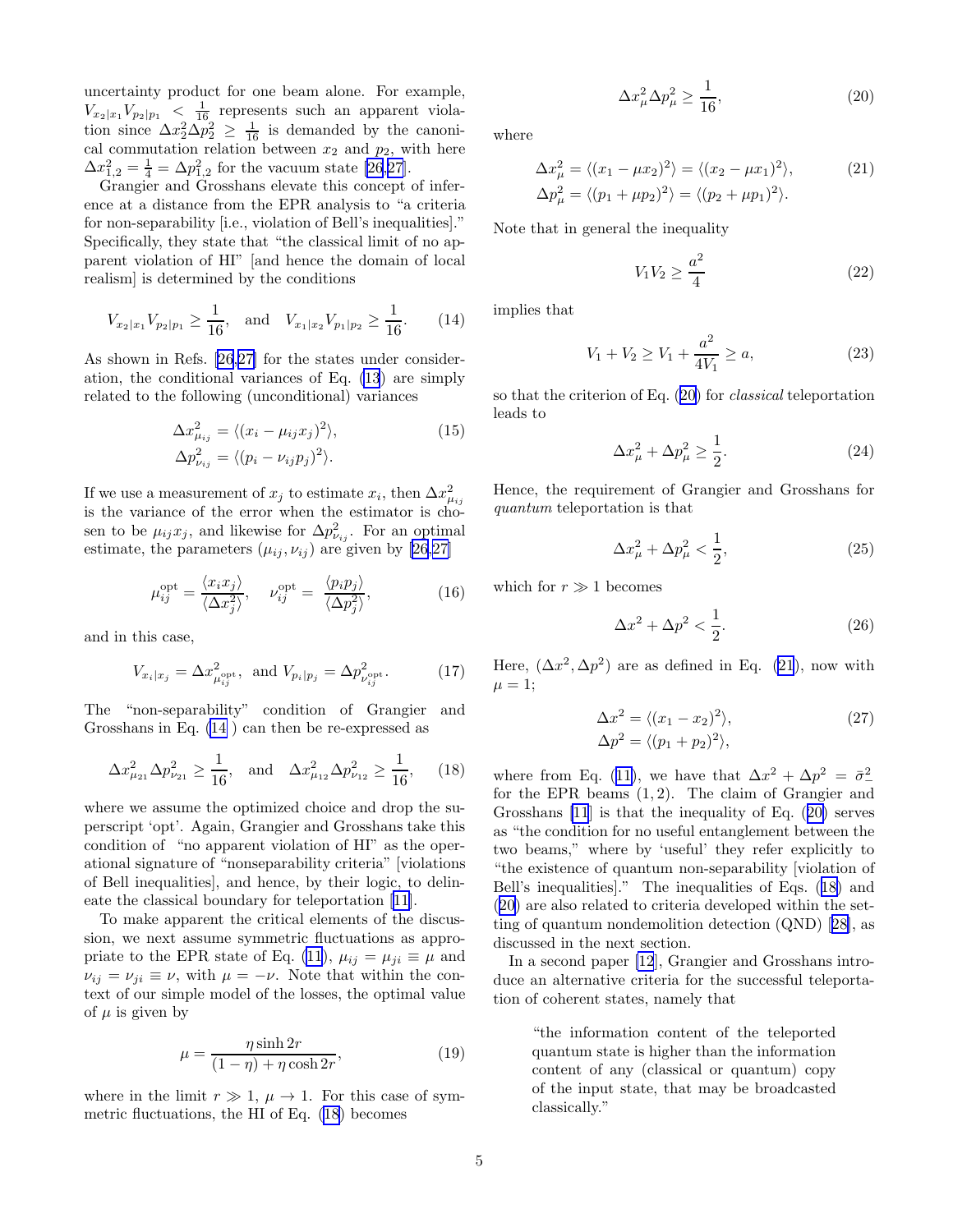<span id="page-5-0"></span>To quantify the concept of "information content" they introduce a "generalized fidelity" describing not the overlap of quantum states as is standard in the quantum information community, but rather the conditional probability  $P(\alpha|I)$  that a particular coherent state  $|\alpha\rangle$  was actually sent given "the available information I." In effect, Grangier and Grosshans consider the following protocol. Victor sends to Alice some unknown coherent state  $|\alpha_0\rangle$ , with Alice making her best attempt to determine this state [\[34](#page-13-0)], and sending the resulting measurement outcome to Bob as in the standard protocol. Bob then does one of two things. In the first instance, he forwards only this classical message with Alice's measurement outcome to Victor without reconstructing a quantum state. In the second case, he actually generates a quantum state conditioned upon Alice's message and sends this state to Victor, who must then make his own measurement to deduce whether the teleported state corresponds to the one that he initially sent. For successful teleportation, Grangier and Grosshans demand that the information gained by Victor should be greater in the latter case where quantum states are actually generated by Bob than in the former case where only Alice's classical measurement outcome is distributed. It is straightforward to show that Eq. [\(26](#page-4-0)) given above is sufficient to ensure that this second criteria is likewise satisfied for the teleportation of a coherent state $|\alpha\rangle$ , albeit with the same caveat expressed in [[10\]](#page-13-0), namely that neither the set S of initial states  $\{|\psi_{in}\rangle\}$  nor the distribution  $P(|\psi_{in}\rangle)$  over these states is specified.

We now turn to an evaluation of these criteria of Grangier and Grosshans placing special emphasis on the issues of entanglement and violations of Bell's inequalities, specifically because these are the concepts Grangier and Grosshans emphasize in their work [\[11,12](#page-13-0)].

#### IV. ENTANGLEMENT AND FIDELITY

# A. Nonseparability of the EPR beams

To address the question of the nonseparability of the EPR beams, we refer to the papers of Duan et al. and of Simon [\[14,15](#page-13-0)], as well as related work by Tan[[16\]](#page-13-0). For the definitions of  $(x_i, p_i)$  that we have chosen for the EPR beams  $(1, 2)$ , a sufficient condition for nonseparability (without an assumption of Gaussian statistics) is that

$$
\Delta x^2 + \Delta p^2 < 1,\tag{28}
$$

where  $\Delta x^2$  and  $\Delta p^2$  are defined in Eq. [\(27](#page-4-0)). This result follows from Eq. (3) of Duan *et al.* with  $a = 1$  (and from a similar more general equation in Simon)[[35](#page-13-0)]. Note that Duan et al. have  $\Delta x_i^2 = \frac{1}{2} = \Delta p_i^2$  for the vacuum state, while our definitions lead to  $\Delta x_i^2 = \frac{1}{4} = \Delta p_i^2$  for the

vacuum state, where for example,  $\Delta x_1^2 = \langle x_1^2 \rangle$ , and that all fields considered have zero mean.

Given the Wigner distribution  $W_{\text{EPR}}^{out}$  as in Eq. [\(11](#page-3-0)), we find immediately that

$$
\Delta x^{2} + \Delta p^{2} = 2 \frac{\bar{\sigma}_{-}^{2}}{2}
$$
  
=  $\eta e^{-2r} + (1 - \eta)(1 + 2\bar{n}).$  (29)

For the case  $\bar{n} = 0$ , the resulting state is *always entangled* for any  $r > 0$  even for  $\eta \ll 1$ , in agreement with the discussion in Duan *et al.* [[14\]](#page-13-0). For nonzero  $\bar{n}$ , the state is entangled so long as

$$
\bar{n} < \frac{\eta[1 - \exp(-2r)]}{2(1 - \eta)}.\tag{30}
$$

We emphasize that in the experiment of Furusawa et al. [[4\]](#page-13-0) for which  $\bar{n} = 0$  is the relevant case, the above inequality guarantees that teleportation was carried out with entangled (i.e., nonseparable) states for the EPR beams, independent of any assumption about whether these beams were Gaussian or pure states [\[36](#page-13-0)].

By contrast to the condition for entanglement given in Eq. (28), Grangier and Grosshans require instead the more stringent condition of Eq.([25\)](#page-4-0) for successful teleportation. Although they would admit that the EPR beams are indeed entangled whenever Eq. (28) is satisfied,<sup>†</sup> they would term entanglement in the domain

$$
\frac{1}{2} \le \Delta x^2 + \Delta p^2 < 1
$$

as not "useful" [\[11](#page-13-0)].

With regard to the QND-like conditions introduced by Grangier and Grosshans[[11\]](#page-13-0), we note that more general forms for the nonseparability condition of Eq. (28) are given in Refs.[[14](#page-13-0),[15\]](#page-13-0). Of particular relevance is a condition for the variances of Eq. [\(15](#page-4-0)) for the case of symmetric fluctuations as for EPR state in Eq. [\(11](#page-3-0)),  $\mu_{ij} = \mu_{ji} \equiv \mu$ and  $\nu_{ij} = \nu_{ji} \equiv \nu$ , with  $\mu = -\nu$ . Consider for example the first set of variances in Eq. [\(21](#page-4-0)), namely

$$
\Delta x_{\mu}^2 = \langle (x_2 - \mu x_1)^2 \rangle \quad \text{and} \quad \Delta p_{\mu}^2 = \langle (p_2 + \mu p_1) \rangle^2,
$$
\n(31)

as would be appropriate for an inference of  $(x_2, p_2)$  from a measurement (at a distance) of  $(x_1, p_1)$ . In this case, a sufficient condition for entanglement of the EPR beams  $(1, 2)$  $(1, 2)$  $(1, 2)$  may be obtained using Eq.  $(11)$  of Ref. [[15\]](#page-13-0) yielding

$$
\Delta x_{\mu}^{2} + \Delta p_{\mu}^{2} < \frac{(1 + \mu^{2})}{2},\tag{32}
$$

<sup>&</sup>lt;sup>†</sup>Grangier was in fact unaware of Refs. [\[14,15](#page-13-0)] when Ref. [\[11](#page-13-0)] was originally posted, having had this work pointed out by us.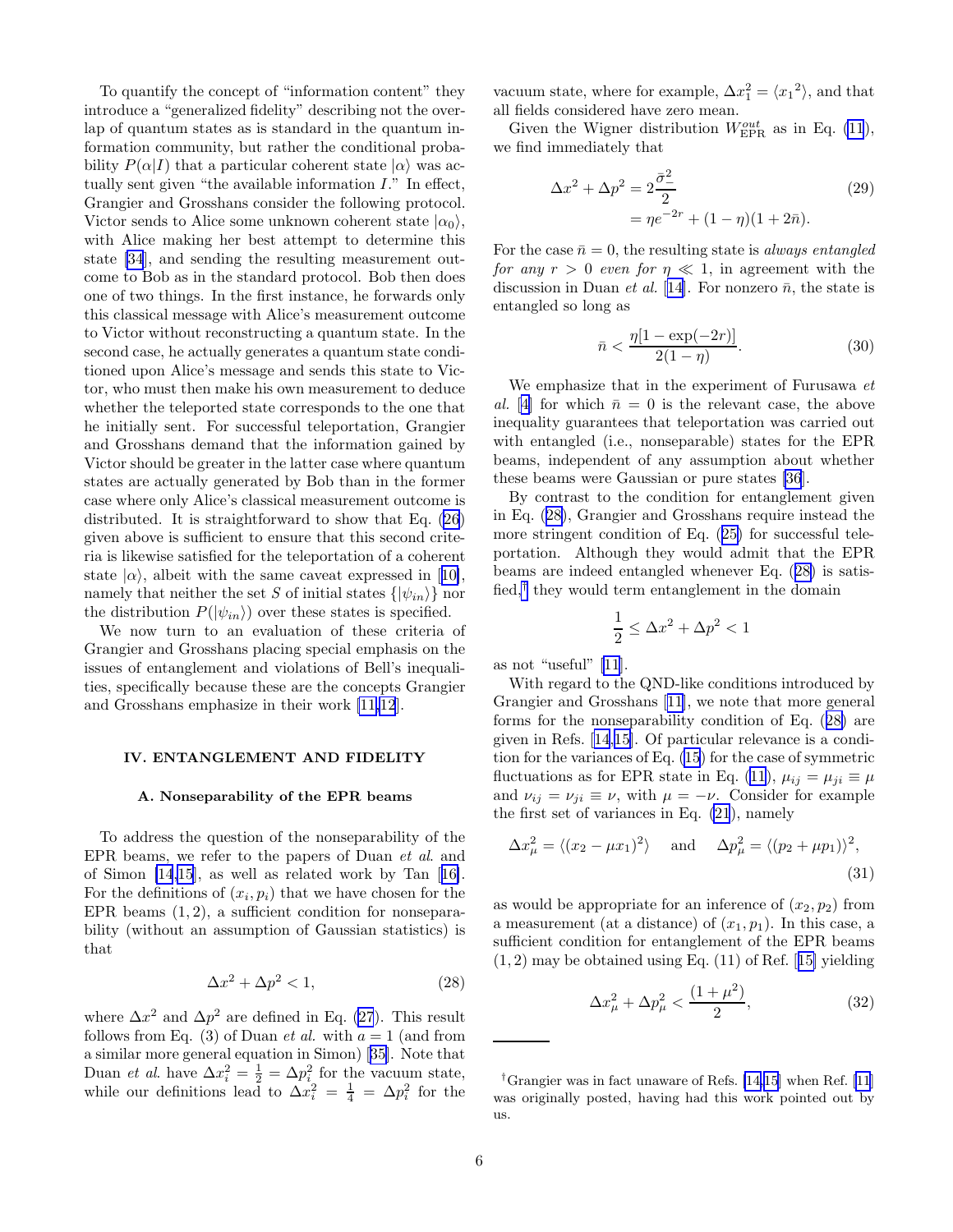<span id="page-6-0"></span>whichreproduces Eq. ([28\)](#page-5-0) for  $\mu = 1$ . This equation for nonseparability implies that

$$
\Delta x_{\mu}^{2} \Delta p_{\mu}^{2} < \frac{(1+\mu^{2})^{2}}{16},\tag{33}
$$

which is in the form of a Heisenberg-type inequality. Note that this inequality is satisfied for any  $r > 0$  and  $0 < \eta \leq 1$  for  $\bar{n} = 0$ . As discussed in Refs. [\[26,27](#page-13-0)],  $\mu$ must be chosen in correspondence to the degree of correlation between the EPR beams, with  $0 < \mu < 1$ . An explicit expression for our current model given in Eq. ([19\)](#page-4-0). By constrast, in applying their QND-like conditions, Grangier and Grosshans demand to the contrary the Heisenberg-type inequality

$$
\Delta x_{\mu}^{2} \Delta p_{\mu}^{2} < \frac{1}{16}.\tag{34}
$$

Within the setting our current model, this condition can only be satisfied for efficiency  $\eta > \frac{1}{2}$  [\[37](#page-13-0)]. Although this criterion has been found to be useful in the analysis of back-action evading measurement for quantum nondemolition detection, it apparently has no direct relevance to the question of entanglement, for  $\mu = 1$  or otherwise.

Certainly,  $\mu = 1$  is the case relevant to the actual teleportation protocol of Ref.[[13\]](#page-13-0). However, Alice and Bob are surely free to explore the degree of correlation between their EPR beams and to test for entanglement by any means at their disposal, including simple measurements with  $\mu \neq 1$ .

Although the boundary expressed by the nonseparability conditions of Eqs. [\(28](#page-5-0)) and([32\)](#page-5-0) are perhaps not so familiar in Quantum Optics, we stress that these criteria are associated quite directly with the standard condition for nonclassical behavior adopted by this community. Whenever Eqs.([28\)](#page-5-0) and [\(32](#page-5-0)) are satisfied, the Glauber-Sudarshan phase-space function becomes nonpositive [\[17](#page-13-0)], which for almost forty years has heralded entrance into a manifestly quantum or nonclassical domain. It is difficult to understand how Grangier and Grosshans propose to move from  $\Delta x^2 + \Delta p^2 = 1$  to  $\Delta x^2 + \Delta p^2 = \frac{1}{2}$  without employing quantum resources in the teleportation protocol (as is required when the Glauber-Sudarshan P-function is not positive definite). Their own work offers no suggestion of how this is to be accomplished.

## B. Fidelity

Turning next to the question of the relationship of entanglement of the EPR beams [as quantified in Eq. [\(28\)](#page-5-0)] to the fidelity attainable for teleportation with these beams, we recall from Eq. (2) of Ref.[[4\]](#page-13-0) that

$$
F = \frac{1}{1 + \bar{\sigma}_{-}^{2}},\tag{35}
$$

where this result applies to teleportation of coherent states [\[38,39](#page-13-0)]. When combined with Eq. [\(29](#page-5-0)), we find that

$$
F = \frac{1}{1 + (\Delta x^2 + \Delta p^2)},
$$
\n(36)

The criterion of Eq.([28\)](#page-5-0) for nonseparability then guarantees that nonseparable EPR states as in Eqs. [\(4](#page-2-0)[,11](#page-3-0))(be they mixed or pure) are sufficient to achieve

$$
F > F_{classical} = \frac{1}{2},\tag{37}
$$

whereas separable states must have  $F \n\t\leq F_{classical} = \frac{1}{2}$ , although we emphasize that this bound applies for the average fidelity for coherent states distributed over the entire complex plane [\[6,39](#page-13-0)].

We thereby demonstrate that the condition  $F >$  $F_{classical} = \frac{1}{2}$  for quantum teleportation as established in Ref.  $[6]$  coincides with that for nonseparability (i.e., entanglement) of Refs.  $\left[14,15\right]$  for the EPR state of Eq.([11](#page-3-0)). Note that for  $\bar{n} = 0$ , we have

$$
F = \frac{1}{2 - \eta (1 - e^{-2r})},\tag{38}
$$

so that the entangled EPR beams considered here (as well as in Refs.[[11,12\]](#page-13-0)) provide a sufficient resource for beating the limit set by a classical channel alone for any  $r > 0$ , so long as  $\eta > 0$ . In fact, the quantities  $(\Delta x^2, \Delta p^2)$ are readily measured experimentally, so that the entanglement of the EPR beams can be operationally verified, as was first accomplished in Ref. [\[26](#page-13-0)], and subsequently in Ref. [\[4](#page-13-0)]. We stress that independently of any further assumption, the condition of Eq. [\(28](#page-5-0)) is sufficient to ensure entanglement for pure or mixed states [\[40,41](#page-14-0)].

The dependence of fidelity  $F$  on the degree of squeezing r and efficiency  $\eta$  as expressed in Eq. (38) is illustrated in Figure 1. Here, in correspondence to an experiment with fixed overall losses and variable parametric gain in the generation of the EPR entangled state, we show a family of curves in Figure 1 each of which is drawn for constant  $\eta$ as a function of r. Clearly,  $F > F_{classical} = \frac{1}{2}$  and hence nonseparability results in each case. The only apparent significance of  $F = \frac{2}{3}$  as championed by Grangier and Grosshans (and which results for  $\Delta x^2 + \Delta p^2 = \frac{1}{2}$ ) is to bound F for  $\eta = 0.5$ .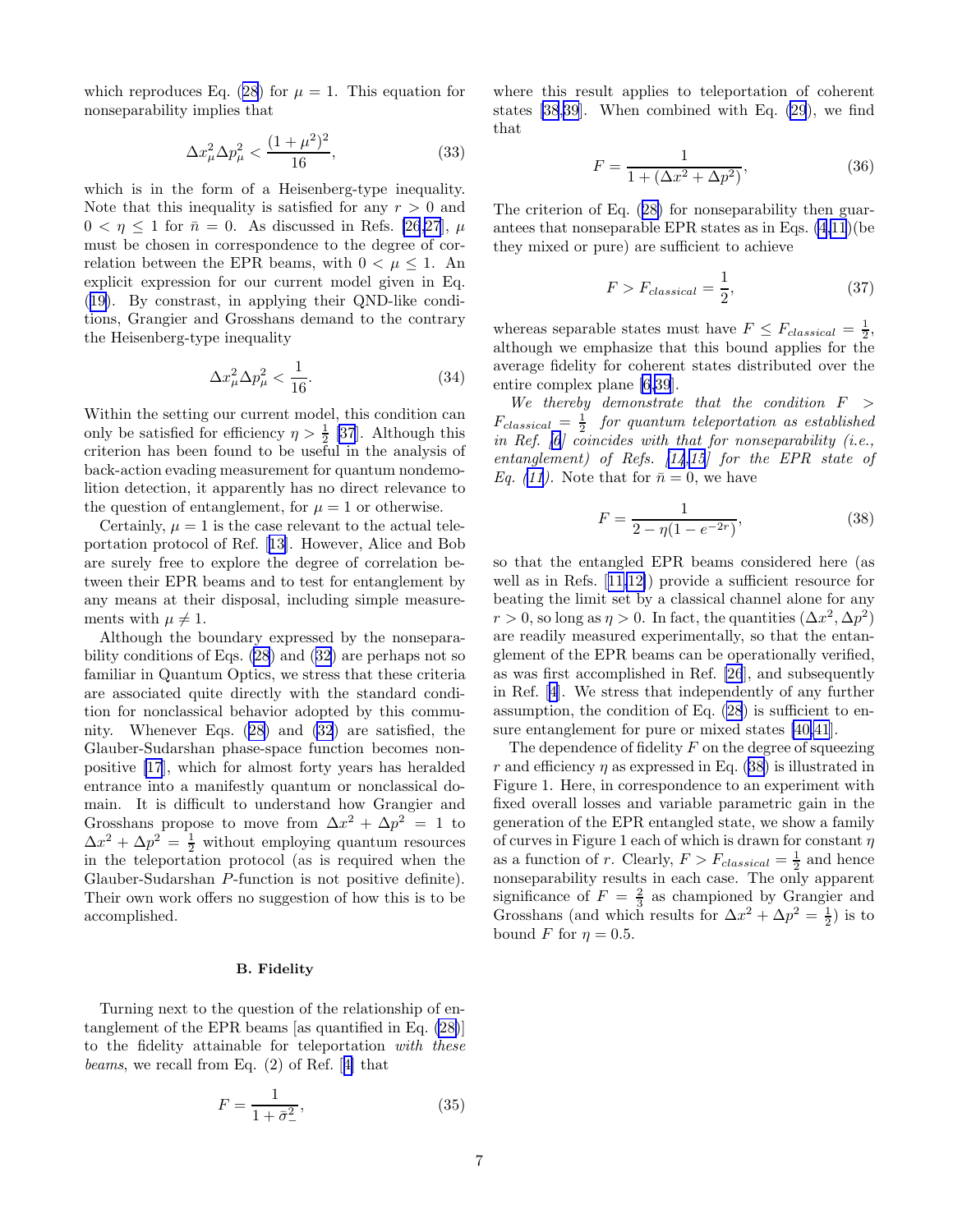

FIG.1. Fidelity  $F$  as given by Eq. ([38\)](#page-6-0) versus the degree of squeezing r for fixed efficiency  $\eta$ . From top to bottom, the curves are drawn with  $\eta = \{0.99, 0.90, 0.70, 0.50\}$  in correspondence to increasing loss  $(1 - \eta)$ . Note that  $F_{classical} = \frac{1}{2}$ provides a demarcation between separable and nonseparable states (mixed or otherwise), while  $F = \frac{2}{3}$  is apparently of no particular significance, the contrary claims of Ref. [11,12] notwithstanding. Note that for  $\eta = 1$ ,  $r = \frac{\ln 2}{2} = 0.3466$  gives  $F = \frac{2}{3}$ , corresponding to  $-3dB$  of squeezing. In all cases,  $\bar{n}=0.$ 

As for the criterion of "information content" introduced by Grangier and Grosshans[[12\]](#page-13-0), we note it can be easily understood from the current analysis and the original discussion in Ref. [\[13](#page-13-0)]. Each of the interventions by Alice and Bob represent one unit of added vacuum noise that will be convolved with the initial input state in the teleportation protocol (the so-called quduties). Grangier and Grosshans compare the following two situations: (i) Bob passes directly the classical information that he receives to Victor and (ii) Bob generates a quantum state in the usual fashion that is then passed to Victor. Grangier and Grosshans would demand that Victor should receive the same information in these two cases, which requires that  $\bar{\sigma}^2 = \Delta x^2 + \Delta p^2 < \frac{1}{2}$ , and hence  $F > \frac{2}{3}$ . That is, as the degree of correlation between the EPR beams is increased, there comes a point for which  $\Delta x^2 + \Delta p^2 = \frac{1}{2}$ , and for which each of Alice and Bob's excess noise has been reduced from 1 quduty each to  $\frac{1}{2}$  quduty each. At this point, Grangier and Grosshans would (arbitrarily) assign the entire resulting noise of  $\frac{1}{2} + \frac{1}{2} = 1$  quduties to Alice, with then the perspective that Bob's state recreation adds no noise. Of course one could equally well make the complementary assignment, namely 1 quduty to Bob and none to Alice (again in the case with  $\bar{\sigma}_{-}^{2} = \frac{1}{2}$ . The point that seems to be missed by Grangier and Grosshans is that key to quantum teleportation is the transport of quantum states. Although they correctly state that "there is no extra noise associated to the reconstruction: given a measured  $\beta$ , one can exactly reconstruct the coherent state  $|\beta\rangle$ , by using a deterministic translation of the vacuum." Bob can certainly make such a state deterministically, but it is an altogether different matter for Victor to receive a classical number from Bob in case (i) as opposed to the actual quantum state in (ii). In this latter case apart from having a physical state instead of a number, Victor must actually make his own measurement with the attendant uncertainties inherent in  $|\beta\rangle$  then entering. Analogously, transferring measurement results about a qubit, without recreating a state at the output (i.e., without sending an actual quantum state to Victor), is not what is normally considered to constitute quantum teleportation relative to the original protocol of Bennett et al. [\[1](#page-13-0)]. Turning next to the actual experiment of Ref. [\[4](#page-13-0)], we

note that a somewhat subtle issue is that the detection efficiency for Alice of the unknown state was not 100%, but rather was  $\eta_A^2 = 0.97$ . Because of this, the fidelity for classical teleportation (i.e., with vacuum states in place of the EPR beams) did not actually reach  $\frac{1}{2}$ , but was instead  $F_0 = 0.48$ . This should not be a surprise, since there is nothing to ensure that a given classical scheme will be optimal and actually reach the bound  $F_{classical} = \frac{1}{2}$ . Hence, the starting point in the experiment with  $r = 0$  had  $F_0 < F_{classical}$ ; the EPR beams with  $r > 0$  (which were in any event entangled by the above inequality) then led to increases in fidelity from  $F_0$ upward, exceeding the classical bound  $F_{classical} = \frac{1}{2}$  for a small (but not infinitesimal) degree of squeezing. Note that the whole effect of the offset  $F_0 = 0.48 < \frac{1}{2}$  can be attributed to the lack of perfect (homodyne) efficiency at Alice's detector for the unknown state. In the current discussion for determining the classical bound in the optimal case, we set Alice's detection efficiency instead to  $\eta_A^2 = 1$ , then as shown above, classical teleportation will achieve  $F = \frac{1}{2}$ .

Independent of such considerations, we reiterate that the nonseparability condition of Refs.[[14,15\]](#page-13-0) applied to the EPR state of Eqs. [\(4](#page-2-0)) and([11\)](#page-3-0) leads to the same re-sult $F_{classical} = \frac{1}{2}$  [Eqs. ([36\)](#page-6-0) and [\(37](#page-6-0))] as did our previous analysis based upon teleportation with only a classical communication channel linking Alice and Bob [\[6](#page-13-0)]. This convergence further supports  $F_{classical} = \frac{1}{2}$  as the appropriate quantum-classical boundary for the teleportation of coherent states, the claims of Grangier and Grosshans notwithstanding. Relative to the original work of Bennett *et al.* [\[1](#page-13-0)], exceeding the bound  $F_{classical} = \frac{1}{2}$  for the teleportation of coherent can be accomplished with a classical channel and entangled (i.e., nonseparable) EPR states, be they mixed or pure, as is made clear by the above analysis and as has been operationally confirmed [[4\]](#page-13-0).

We should however emphasize that the above conclusions concerning nonseparability and teleportation fidelity apply to the specific case of the EPR state as in Eq. $(11)$  $(11)$  $(11)$ , for which inequality Eq.  $(28)$  $(28)$  represents both a necessary and sufficient criterion for nonseparability ac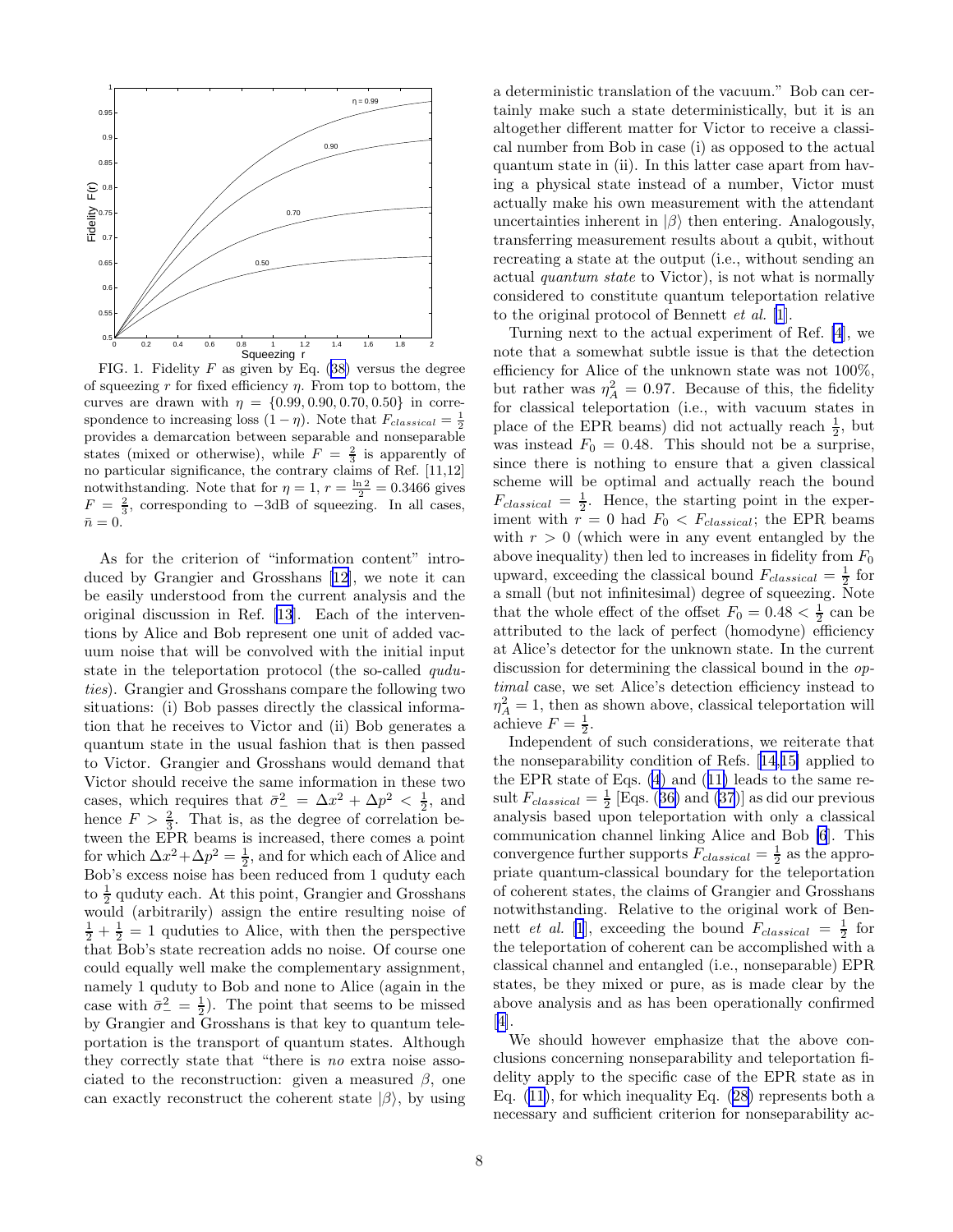cording to Refs.[[14,15](#page-13-0)]. More generally, for arbitrary entangled states, nonseparability does not necessarily lead to  $F > \frac{1}{2}$  in coherent-state teleportation [\[40,41](#page-14-0)].

## V. BELL'S INEQUALITIES

The papers by Banaszek and Wodkiewicz [\[18,19](#page-13-0)] provide our point of reference for a discussion of Bell's inequalities. In these papers, the authors introduce an appropriate set of measurements that lead to a Bell inequality of the CHSH type. More explicitly, Eq.(4) of Ref. [[18\]](#page-13-0) gives the operator  $\Pi(\alpha;\beta)$  whose expectation values are to be measured. Banaszek and Wodkiewicz point out that the expectation value of  $\Pi(\alpha;\beta)$  is closely related the Wigner function of the field being investigated, namely

$$
W(\alpha;\beta) = \frac{4}{\pi^2} \Pi(\alpha;\beta) , \qquad (39)
$$

where  $\Pi(\alpha; \beta) = \langle \hat{\Pi}(\alpha; \beta) \rangle$ .

For the entangled state shared by Alice and Bob in the teleportation protocol, we identify  $W^{out}_{\text{EPR}}$  as the relevant Wigner distribution for the modes  $(1, 2)$  of interest, so that

$$
\Pi_{\text{EPR}}^{out}(x_1, p_1; x_2, p_2)
$$
\n
$$
= \frac{1}{\bar{\sigma}_+^2 \bar{\sigma}_-^2} \exp\left\{-\left[(x_1 + x_2)^2 + (p_1 - p_2)^2\right]/\bar{\sigma}_+^2 - \left[(x_1 - x_2)^2 + (p_1 + p_2)^2\right]/\bar{\sigma}_-^2\right\} .
$$
\n(40)

Banaszek and Wodkiewicz show that  $\Pi_{\rm EPR}^{out}(x_1, p_1; x_2, p_2)$ gives directly the correlation function that would otherwise be obtained from a particular set of observations over an ensemble representing the field with density operator  $\hat{\rho}$ , where the actual measurements to be made are as described in Refs. [\[18,19](#page-13-0)]. In simple terms,  $\hat{\Pi}_{\rm EPR}^{out}(0,0;0,0)$  is the parity operator for separate measurements of photon number on modes  $(1, 2)$ , with then nonzero  $(x_i, p_i)$  corresponding to a "rotation" on the individual mode *i* that precedes its parity measurement.

FIG. 2. The function  $\mathcal{B}(\mathcal{J})$  from Eq. [\(41](#page-9-0)) as a function of  $\mathcal{J}$ for various values of  $(r, \eta)$ . Recall that  $\mathcal{B} > 2$  heralds a direct violation of the CHSH inequality, with the dashed line  $\mathcal{B} = 2$ shown. In each of the plots (a)-(d) a family of curves is drawn for fixed efficiency  $\eta$  and four values of  $r = \{0.1, \frac{\ln 2}{2}, 1.0, 2.0\}.$ (a)  $\eta = 0.99$ , (b)  $\eta = 0.90$ , (c)  $\eta = 0.70$ , (d)  $\eta = 0.50$ ; in all cases,  $\bar{n} = 0$ .

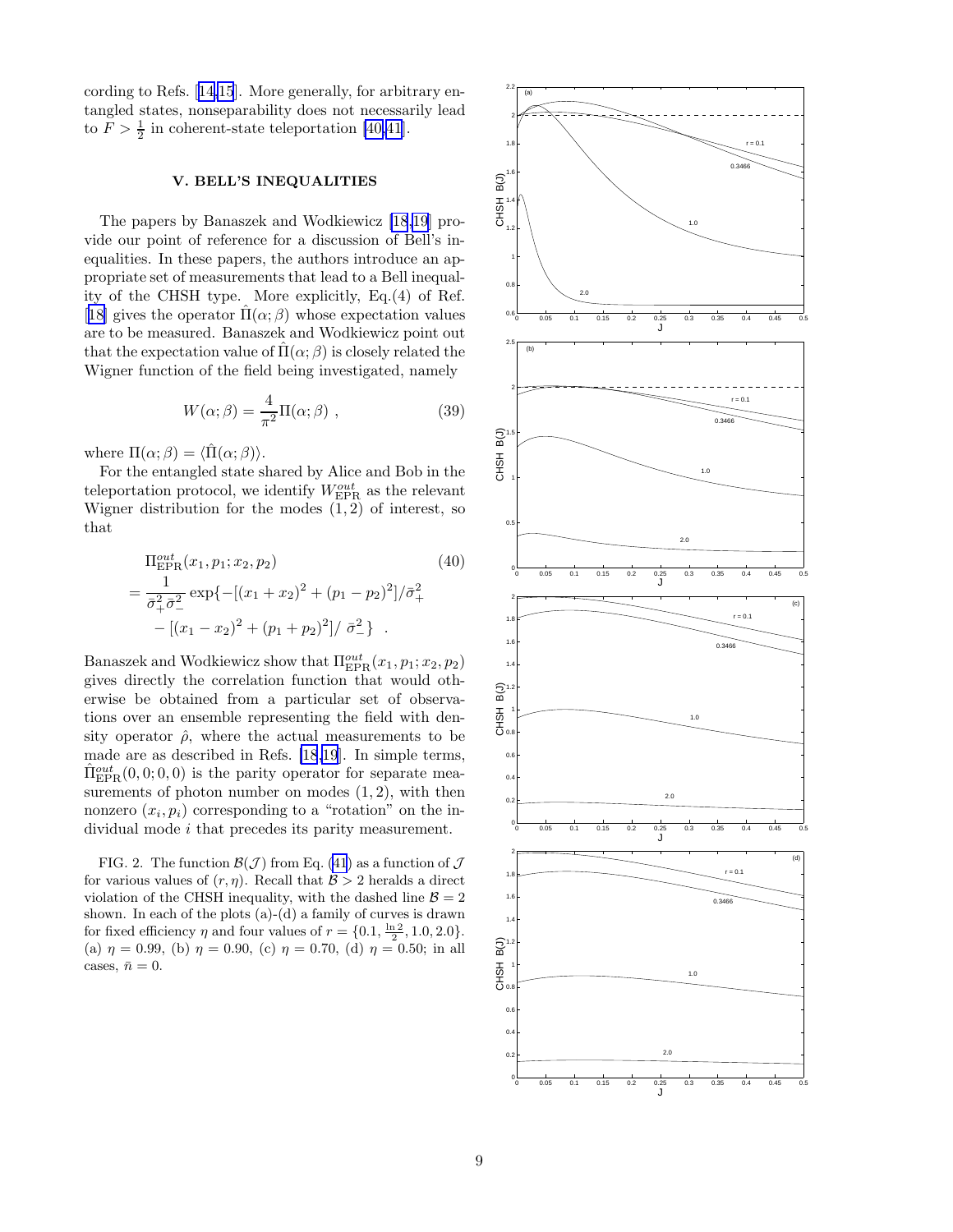<span id="page-9-0"></span>The function constructed by Banaszek and Wodkiewicz to test for local hidden variable theories is denoted by  $\beta$  and is defined by

$$
\mathcal{B}(\mathcal{J})
$$
\n
$$
= \Pi_{\text{EPR}}^{out}(0,0;0,0) + \Pi_{\text{EPR}}^{out}(\sqrt{\mathcal{J}},0;0,0) \n+ \Pi_{\text{EPR}}^{out}(0,0;-\sqrt{\mathcal{J}},0) - \Pi_{\text{EPR}}^{out}(\sqrt{\mathcal{J}},0;-\sqrt{\mathcal{J}},0) ,
$$
\n(41)

where  $\mathcal J$  is a positive (real) constant. As shown in Ref. [[18,19\]](#page-13-0), any local theory must satisfy

$$
-2 \leq \mathcal{B} \leq 2. \tag{42}
$$

As emphasized by Banaszek and Wodkiewicz for the lossless case,  $\Pi_{\rm EPR}^{out}(0,0;0,0) = 1$  "describes perfect correlations ... as a manifestation of ... photons always generated in pairs."

There are several important points to be made about this result. In the first place, in the ideal case with no loss  $(\eta = 1)$ , there is a violation of the Bell inequality of Eq. (42) for any  $r > 0$ . Further, this threshold for the onset of violations of the CHSH inequality coincides with the threshold for entanglement as given in Eq. [\(28\)](#page-5-0), which likewise is the point for surpassing  $F_{classical} = \frac{1}{2}$ as in Eqs.([36,37\)](#page-6-0) and as shown in our prior analysis of Ref. [\[6](#page-13-0)] which is notably based upon a quite different approach.

Significantly, there is absolutely nothing special about the point  $r = \frac{\ln 2}{2} \approx 0.3466$  (i.e., the point for which  $\exp[-2r] = 0.5$  and for which  $F = \frac{2}{3}$  for the teleportation of coherent states), in contradistinction to the claims of Grangier and Grosshans to the contrary[[11](#page-13-0),[12\]](#page-13-0). Instead, any  $r > 0$  leads to a nonseparable EPR state, to a violation of a Bell inequality, and to  $F > F_{classical} = \frac{1}{2}$  for the teleportation of coherent states. There is certainly no surprise here since we are dealing with pure states for  $\eta = 1$  $\eta = 1$  $\eta = 1$  [[42\]](#page-14-0).

We next examine the case with  $\eta < 1$ , which is clearly of interest for any experiment. Figure 2 illustrates the behavior of  $\beta$  as a function of  $\mathcal J$  for various values of the squeezing parameter r and of the efficiency  $\eta$ . Note that throughout our analysis in this section, we make no attempt to search for optimal violations, but instead follow dutifully the protocol of Banaszek and Wodkiewicz as expressed in Eq. (41) for the case with losses as well.

From Figure 2 we see that for any particular set of parameters  $(r, \eta)$ , there is an optimum value  $\mathcal{J}_{\text{max}}$  that leads to a maximum value for  $\mathcal{B}(\mathcal{J}_{\text{max}})$ , which is a situation analogous to that found in the discrete variable case. By determining the corresponding value  $\mathcal{J}_{\text{max}}$  at each  $(r, \eta)$ , in Figure 3 we construct a plot that displays the dependence of  $\beta$  on the squeezing parameter r for various values of efficiency  $\eta$ . Note that all cases shown in the figure lead to fidelity  $F > F_{classical}$ .



FIG. 3. (a) The quantity  $\beta$  from Eq. (41) as a function of r for various values of efficiency  $\eta = \{0.99, 0.90, 0.70, 0.50\}$ as indicated. At each point in  $(r, \eta)$ , the value of  $\mathcal J$  that maximizes  $\beta$  has been chosen. Recall that  $\beta > 2$  heralds a direct violation of the CHSH inequality, with the dashed line  $\mathcal{B} = 2$  shown. Also note that  $F > \frac{1}{2}$  for all  $r > 0$ . (b) An expanded view of B in the small r region  $r \leq 0.1$ . Note that in the case  $\eta = 0.70$ ,  $\mathcal{B} > 2$  for small r. In all cases,  $\bar{n} = 0$ .

For  $\frac{2}{3} < \eta \leq 1$  there are regions in r that produce direct violations of the Bell inequality considered here, namely $\mathcal{B} > 2$  [[43](#page-14-0)]. In general, these domains with  $\mathcal{B} > 2$ contract toward smaller r with increasing loss  $(1 - \eta)$ . In fact as r increases,  $\eta$  must become very close to unity in order to preserve the condition  $\mathcal{B} > 2$ , where for  $r \gg 1$ ,

$$
2(1 - \eta)\cosh(2r) \ll 1.
$$
 (43)

This requirement is presumably associated with the EPR state becoming more "nonclassical" with increasing  $r$  and hencemore sensitive to dissipation [[44\]](#page-14-0). Stated somewhat more quantitatively, recall that the original state  $|EPR\rangle_{1,2}$ of Eq. ([3\)](#page-2-0) is expressed as a sum over correlated photon numbers for each of the two EPR beams (1, 2). The determination of  $\beta$  derives from (displaced) parity measurements on the beams  $(1, 2)$  (i.e., projections onto odd and even photon number), so that  $\beta$  should be sen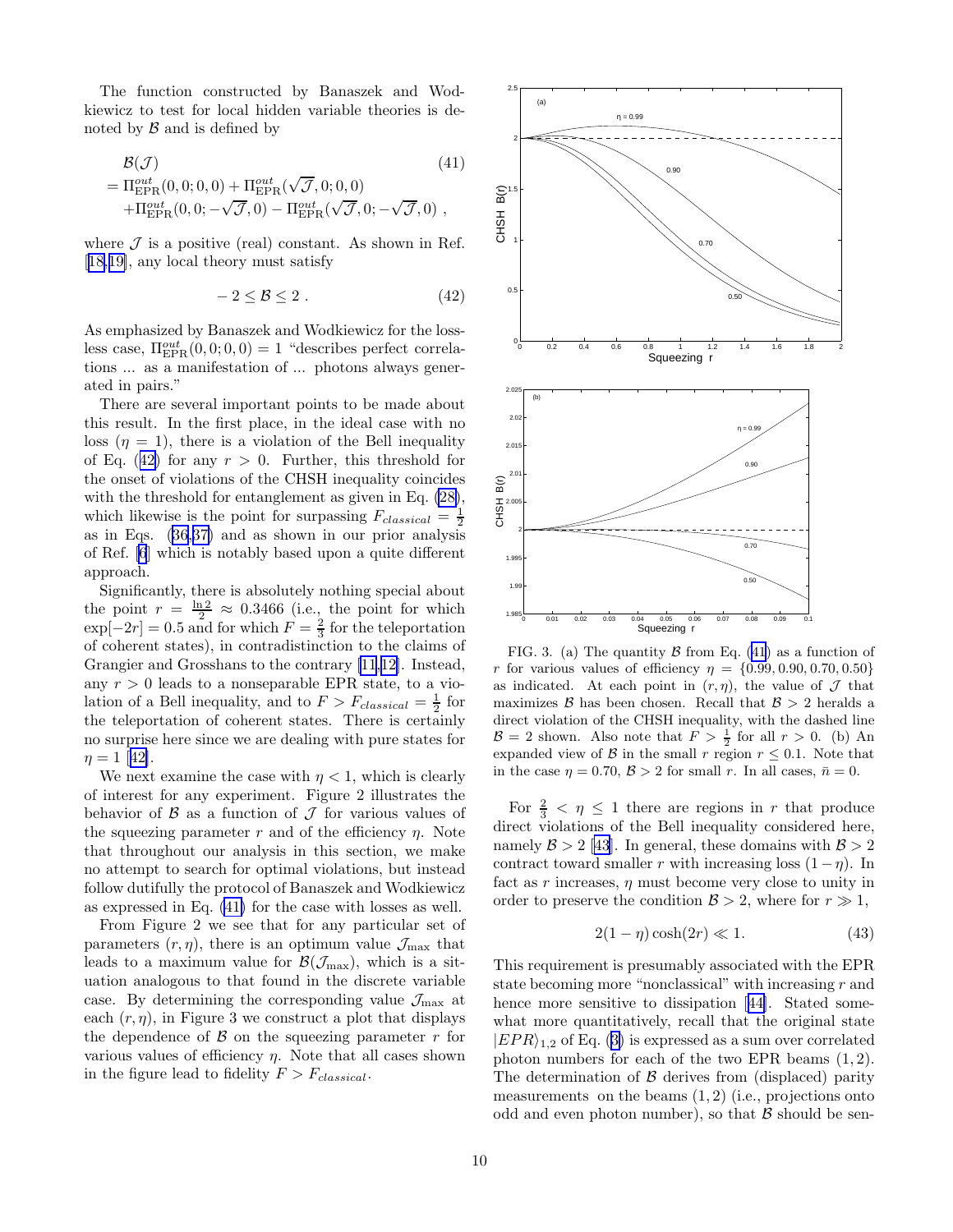sitive to the loss of a single photon. The mean photon number  $\bar{n}_i$  for either EPR beam goes as  $\sinh^2 r$ , with then the probability of losing no photons after encountering the beam-splitter with transmission  $\eta$  scaling as roughly  $p_0 \sim [\eta]^{\bar{n}_i}$ . We require that the total probability for the loss of one or more photons to be small, so that

$$
(1 - p_0) \ll 1,\tag{44}
$$

and hence for  $(1 - \eta) \ll 1$  and  $r \gg 1$  that

$$
(1 - \eta)\bar{n}_i \sim (1 - \eta)\exp(2r) \ll 1,
$$
\n(45)

in correspondence to Eq. [\(43](#page-9-0)) [\[45](#page-14-0)].

On the other hand, note that small values of  $r$  in Figure 3 lead to direct violations of the CHSH inequality  $\mathcal{B} > 2$ with much more modest efficiencies [\[44](#page-14-0)]. In particular, notethat for  $r = \frac{\ln 2}{2} \approx 0.3466$  and  $\eta = 0.90$ ,  $F < \frac{2}{3}$  [from Eq. ([38\)](#page-6-0)]. This case and others like it provide examples for which mixed states are nonseparable and yet directly violate a Bell inequality, but for which  $F \n\t\leq \frac{2}{3}$ . Such mixed states do not satisfy the criteria of Grangier and Grosshans (neither with respect to their Heisenbergtype inequality nor with respect to their information exchange), yet they are states for which  $\frac{1}{2} < F \leq \frac{2}{3}$  and  $B > 2$ , which in and of itself calls the claims of Grangier and Grosshans into question. There remains the possibility that  $F > \frac{2}{3}$  might be sufficient to warranty that mixed states in this domain would satisfy that  $\mathcal{B} > 2$ , and hence to exclude a description of the EPR state in terms of a local hidden variables theory.

To demonstrate that this is emphatically not the case, we examine further the relationship between the quantity  $\beta$  relevant to the CHSH inequality and the fidelity F. Figure 4 shows a parametric plot of  $\beta$  versus F for various values of the efficiency  $\eta$ . The curves in this figure are obtained from plots as in Figures 1 and 3 by eliminating the common dependence on  $r$ . From Figure 4, we are hard pressed to find any indication that the value  $F = \frac{2}{3}$  is in any fashion noteworthy with respect to violations of the CHSH inequality. In particular, for efficiency  $\eta \simeq 0.90$  most relevant to current experimental capabilities, the domain  $F > \frac{2}{3}$  is one largely devoid of instances with  $\mathcal{B} > 2$ , in contradistinction to the claim of Grangier and Grosshans that this domain is somehow "safer"[[11\]](#page-13-0) with respect to violations of Bell's inequalities. Moreover, contrary to their dismissal of the domain  $\frac{1}{2}$  <  $F \leq \frac{2}{3}$  as not being manifestly quantum, we see from Figure 4 that there are in fact regions with  $\mathcal{B} > 2$ . Overall, the conclusions of Grangier and Grosshans [\[11](#page-13-0)] related to the issues of violation of a Bell inequality and of teleportation fidelity are simply not supported by an actual quantitative analysis.

![](_page_10_Figure_7.jpeg)

FIG. 4. (a) A parametric plot of the CHSH quantity  $\beta$ [Eq.([41\)](#page-9-0)] versus fidelity  $F$  [Eq. [\(38](#page-6-0))]. The curves are constructed from Figures 1 and 3 by eliminating the r dependence, now over the range  $0 \leq r \leq 5$ , with r increasing from left to right for each trace. The efficiency  $\eta$  takes on the values  $\eta = \{0.99, 0.90, 0.70, 0.50\}$  as indicated; in all cases,  $\bar{n} = 0$ . Recall that  $\mathcal{B} > 2$  heralds a direct violation of the CHSH inequality, with the dashed line  $\mathcal{B} = 2$  shown. (b) An expanded view around  $\mathcal{B} = 2$ . Note that  $\mathcal{B} > 2$ is impossible for  $F \n\t\leq F_{classical} = \frac{1}{2}$ , but that  $\mathcal{B} > 2$  for  $F > F_{classical}$  in various domains (including for  $\eta = 0.70$ at small r). The purported boundary  $F = \frac{2}{3}$  proposed by Grangier and Grosshans [11,12] is seen to have no particular significance. Contrary to their claims,  $F = \frac{2}{3}$  provides absolutely no warranty that  $\mathcal{B} > 2$  for  $F > \frac{2}{3}$ , nor does it preclude  $\mathcal{B} > 2$  for  $F < \frac{2}{3}$ .

While the above results follow from the particular form of the CHSH inequality introduced by Banaszek and Wodkiewicz[[18,19\]](#page-13-0), we should note that another quite different path to a demonstration of the inadequacy of local realism for continous quantum varialbes has recently been proposed by Ralph, Munro, and Polkinghorne[[46\]](#page-14-0). These authors consider a novel scheme involving measurements of quadrature-phase amplitudes for two entangled beams  $(A, B)$ . These beams are formed by combining two EPR states (i.e., a total of four modes, two for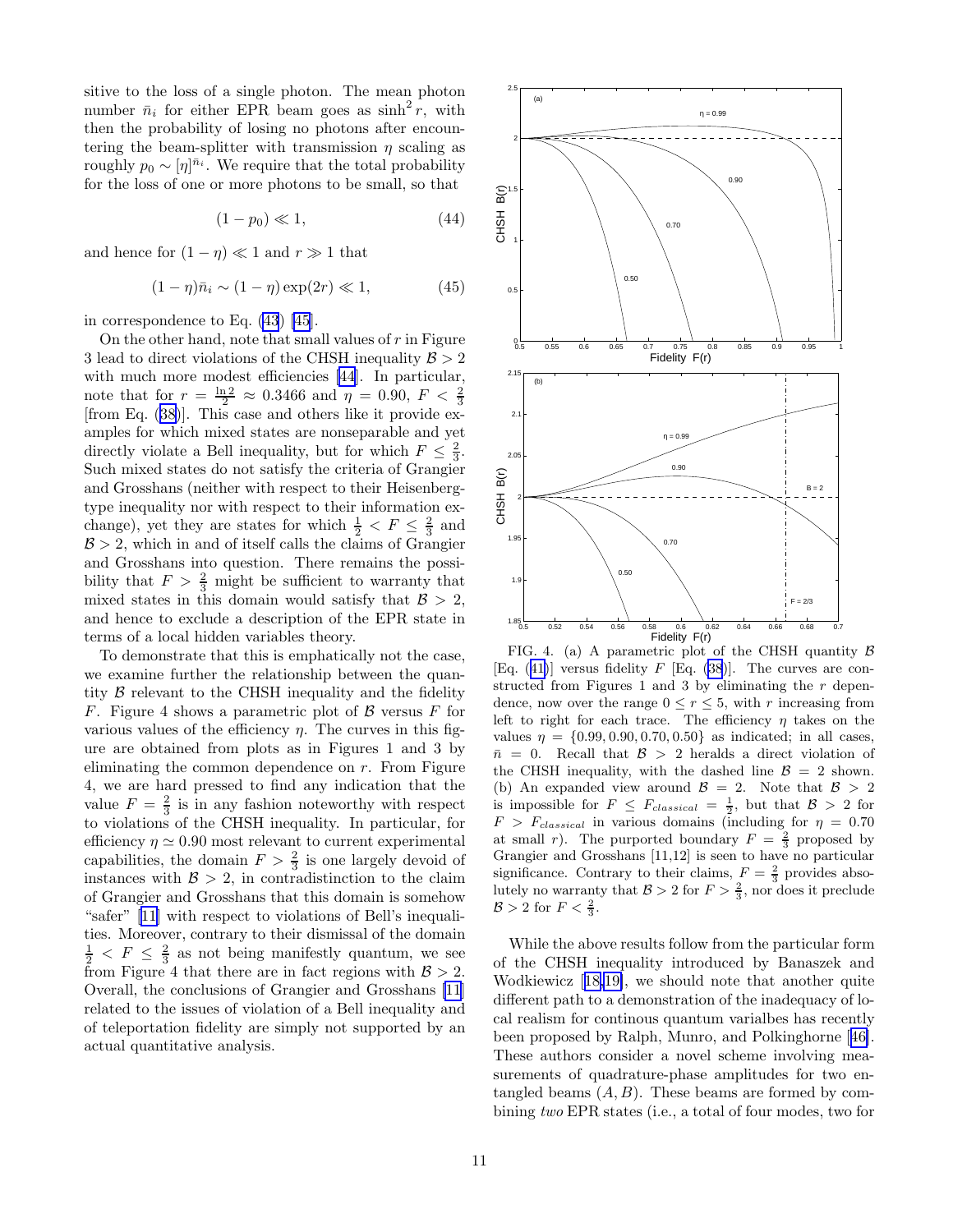each beam). Relevant to our discussion is that maximal violations of a CHSH inequality (i.e.,  $\mathcal{B} = 2\sqrt{2}$ ) are predicted for  $r \ll 1$ , with then a decreasing maximum value of  $\beta$  for increasing r. Once again, the threshold for onset of the violation of a Bell's inequality coincides with the threshold for entanglement of the relevant fields [i.e., Eq. ([28\)](#page-5-0)], with no apparent significance to the boundary set by the Heisenberg-type inequality Eq. [\(26](#page-4-0)) of Grangier and Grosshans.

To conclude this section, we would like to inject a note of caution concerning any discussion involving issues of testing Bell's inequalities and performing quantum teleportation. We have placed them in juxtaposition here to refute the claims of Grangier and Grosshans related to a possible connection between the bound  $F = \frac{2}{3}$  and violation of Bell's inequalities (here, via the behavior of the CHSH quantity  $\beta$ ). However, in our view there is a conflict between these concepts, with an illustration of this point provided by the plot of the CHSH quan-tity $\beta$  [Eq. [\(42\)](#page-9-0)] versus fidelity F [Eq. ([38\)](#page-6-0)] in Figure 4. For example, for  $\eta = 0.90, \mathcal{B} > 2$  over the range  $0.50 < F \leq 0.66$ , while  $\mathcal{B} < 2$  for larger values of F. Hence, local hidden variables theories are excluded for modest values of fidelity  $0.50 < F \leq 0.66$ , but not for larger values  $F \geq 0.66$ . This leads to the strange conclusion that quantum resources are required for smaller values of fidelity but not for larger ones. The point is that the nonseparable states that can enable quantum teleportation, can in a different context also be used to demonstrate a violation of local realism. Again, the juxtaposition of these concepts in this section is in response to the work of Ref.[[11\]](#page-13-0), which in any event offers no quantitative evidence in support of their association.

# VI. BELL'S INEQUALITIES FOR SCALED CORRELATIONS

The conclusions reached in the preceding section about violations of the CHSH inequality by the EPR (mixed) state for modes (1, 2) follow directly from the analysis of Banaszek and Wodkiewicz[[18,19\]](#page-13-0) as extended to account for losses in propagation. Towards the end of making these results more amenable to experimental investigation, recall that the more traditional versions of the Bell inequalities formulated for spin  $\frac{1}{2}$  particles or photon polarizations are based upon an analysis of the expectation value

$$
E(\vec{a}, \vec{b}) \tag{46}
$$

for detection events at locations  $(1, 2)$  with analyzer settings along directions  $(\vec{a}, \vec{b})$ . As emphasized by Clauser and Shimony, actual experiments do not measure directly  $E(\vec{a}, \vec{b})$  but rather record a reduced version due to "imperfections in the analyzers, detectors, and state

preparation [\[20](#page-13-0)]." Even after more than thirty years of experiments, no direct violation of the CHSH inequality has been recorded, where by direct we mean without the need for post-selection to compensate for propagation and detection efficiencies (also called strong violations)[[22](#page-13-0),[23\]](#page-13-0). Rather, only subsets of events that give rise to coincidences are included for various polarization settings. This "problem" is the so-called detector efficiency loophole that several groups are actively working to close.

Motivated by these considerations, we point out that an observation of violation of a Bell-type inequality has recently been reported [\[24](#page-13-0)], based in large measure upon the earlier proposal of Ref.[[47\]](#page-14-0), as well as that of Refs. [[18,19\]](#page-13-0). This experiment was carried out in a pulsed mode, and utilized a source that generates an EPR state of the form given by Eq. [\(11](#page-3-0)) in the limit  $r \ll 1$ . Here, the probability  $P(\alpha_1, \alpha_2)$  of detecting a coincidence event between detectors  $(D_1, D_2)$  for the EPR beams  $(1, 2)$  is given by

$$
P(\alpha_1, \alpha_2) = M[1 + V \cos(\phi_1 - \phi_2 + \theta)], \tag{47}
$$

with then the correlation function E relevant to the construction of a CHSH inequality  $-2 \leq S \leq 2$  given by

$$
E(\phi_1, \phi_2) = V \cos(\phi_1 - \phi_2 + \theta), \tag{48}
$$

where the various quantities are as defined in association with Eqs. (2,3) in Ref.[[24\]](#page-13-0). Note that the quantity M represents an overall scaling that incorporates losses in propagation and detection. Significantly, Kuzmich et al. demonstrated a violation of a CHSH inequality  $(S_{\exp} = 2.46 \pm 0.06)$  in the limit  $r \ll 1$  and with inefficient propagation and detection  $\eta \ll 1$ , albeit with the so-called "detection" or "fair-sampling" loophole.

In terms of our current discussion, this experimental violation of a CHSH inequality is only just within the nonseparability domain  $\Delta x^2 + \Delta p^2 < 1$  (by an amount that goes as  $\eta r \ll 1$ , yet it generates a large violation of a CHSH inequality. If this same EPR state were employed for the teleportation of coherent states, the fidelity obtained would likewise be only slightly beyond the quantum-classical boundary  $F_{classical} = \frac{1}{2}$ . It would be far from the boundary  $F = \frac{2}{3}$  offered by Grangier and Grosshans as the point for "useful entanglement," yet it would nonetheless provide an example of teleportation with fidelity  $F > \frac{1}{2}$  and of a violation of a CHSH inequality. Of course, the caveat would be the aforementioned "fair-sampling" loophole, but this same restriction accompanies all previous experimental demonstrations of violations of Bell's inequalities. Once again, we find no support for the purported significance of the criteria offered by Grangier and Grosshans [\[11](#page-13-0),[12](#page-13-0)].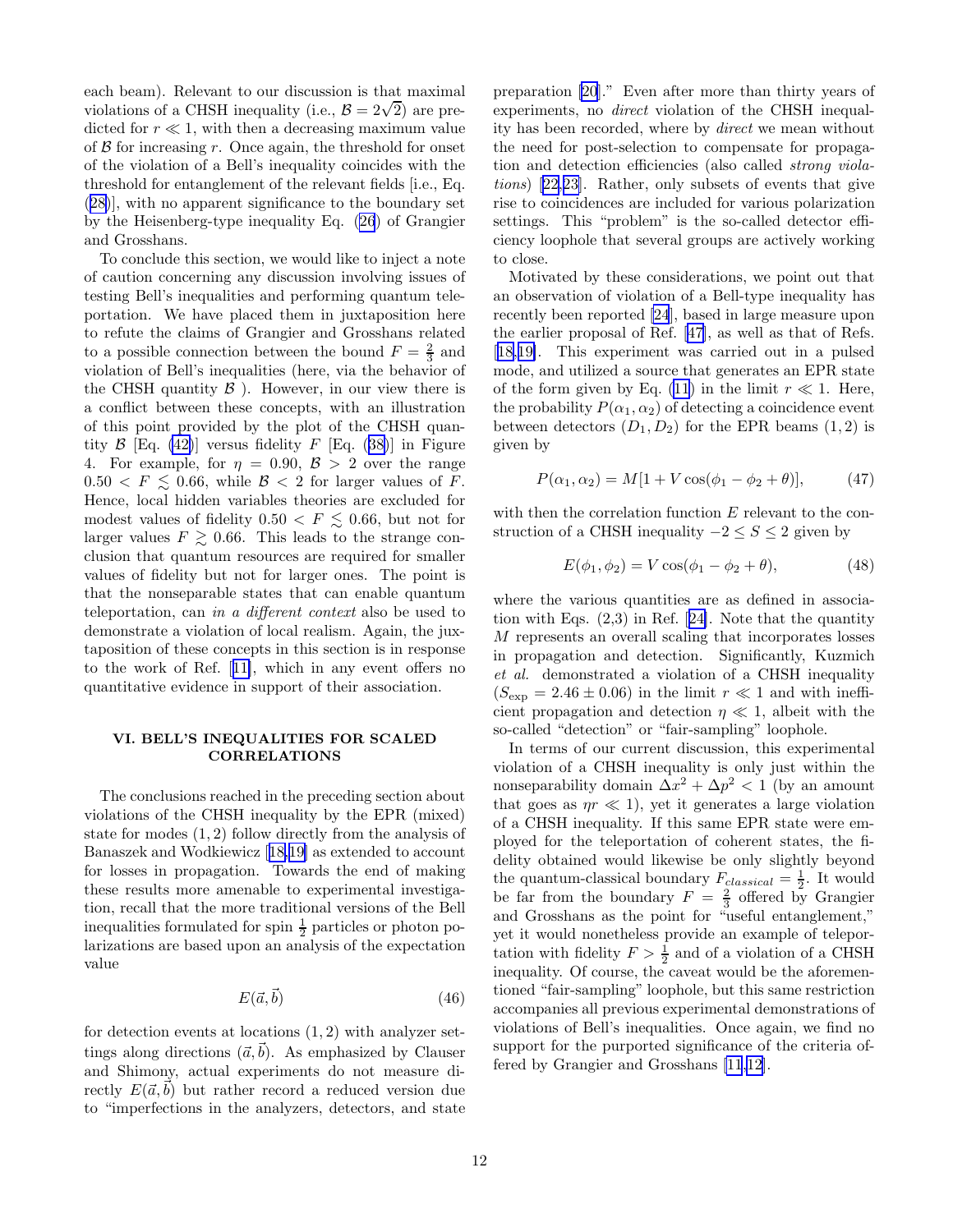## VII. CONCLUSIONS

Beyond the initial analysis of Ref. [\[6](#page-13-0)], we have examined further the question of the appropriate point of demarcation between the classical and quantum domains for the teleportation of coherent states. In support of our previous result that fidelity  $F_{classical} = \frac{1}{2}$  represents the bound attainable by Alice and Bob if they make use only of a classical channel, we have shown that the nonseparability criteria introduced in Refs. [\[14](#page-13-0),[15](#page-13-0)] are sufficient to ensure fidelity beyond this bound for teleportation with the EPR state of Eq. [\(11](#page-3-0)), which is in general a mixed state. Significantly, the threshold for entanglement for the EPR beams as quantified by these nonseparability criteria coincides with the standard boundary between classical and quantum domains employed in Quantum Optics, namely that the Glauber-Sudarshan phase-space function becomes non-positive definite [\[17](#page-13-0)].

Furthermore, we have investigated possible violations of Bell's inequalities and have shown that the threshold for the onset of such violations again corresponds to  $F_{classical} = \frac{1}{2}$ . For thermal photon number  $\bar{n} = 0$  as appropriate to current experiments, direct violations of a CHSH inequality are obtained over a large domain in the degree of squeezing r and overall efficiency  $\eta$ . Significant relative to the claims of Grangier and Grosshans [[11,12\]](#page-13-0) is that there is a regime for nonseparability and violation of the CHSH inequality for which  $F < \frac{2}{3}$  and for which their Heisenberg inequalities are not satisfied. Moreover, the experiment of Ref.[[24\]](#page-13-0) has demonstrated a violation of the CHSH inequality in this domain for  $(r, \eta) \ll 1$  (i.e., F would be only slightly beyond  $\frac{1}{2}$ ), albeit with the caveat of the "fair-sampling" loophole. We conclude that fidelity  $F > \frac{2}{3}$  offers absolutely no warranty or "safety" relative to the issue of violation of a Bell inequality (as might be desirable, for example, in quantum cryptography), in direct disagreement with the assertions by Grangier and Grosshans. Quite the contrary, larger r (and hence larger  $F$ ) leads to an exponentially decreasing domain in allowed loss  $(1 - \eta)$  for violation of the CHSH inequality, as expressed by Eq.([43\)](#page-9-0)[[45\]](#page-14-0).

Moreover, beyond the analysis that we have presented here, there are several other results that support  $F_{classical} = \frac{1}{2}$  as being the appropriate boundary between quantum and classical domains. In particular, we note that any nonseparable state and hence also our mixed EPR state is always capable of teleporting perfect entanglement, i.e., one half of a pure maximally entangled state. This applies also to those nonseparable states which lead to fidelities  $\frac{1}{2} < F \leq \frac{2}{3}$  in coherent-state tele-portation.According to Refs.  $[11,12]$  $[11,12]$  $[11,12]$  $[11,12]$ , this would force the conclusion that there is entanglement that is capable of teleporting truly nonclassical features (i.e., entanglement), but which is not "useful" for teleporting rather more classical states such as coherent states. Further, in Ref. [\[48](#page-14-0)] it has been shown that entanglement swapping can be achieved with two pure EPR states for any nonzero squeezing in both initial states. Neither of the initial states has to exceed a certain amount of squeezing in order to enable successful entanglement swapping. This is another indication that  $F = \frac{2}{3}$ , which is exceedable in coherent-state teleportation only with more than 3 dB squeezing, is of no particular significance.

We also point out that Giedke et al. have shown that for all bipartite Gaussian states, nonseparability implies distillability[[49,50](#page-14-0)]. This result applies to those nonseparable states for which  $\frac{1}{2} < F \leq \frac{2}{3}$  in coherent state teleportation, which are otherwise dismissed by Grangier and Grosshans as not "useful." To the contrary, entanglement distillation could be applied to the mixed EPR states employed for teleportation in this domain (and in generalfor  $F > \frac{1}{2}$  [[51](#page-14-0)], leading to enhanced teleportation fidelities and to expanded regions for violations of Bell's inequalities for the distilled subensemble.

By contrast, there appears to be no support for the claims of Grangier and Grosshans[[11,12\]](#page-13-0) that their socalled Heisenberg inequality and information exchange are somehow "special" with respect to the issues of separability and violations of Bell's inequalities. They have neither found fault in the prior analysis of Ref.[[6\]](#page-13-0), nor with the application of the work on nonseparability[[14–16](#page-13-0)] to the current problem. They have likewise provided no analysis that directly supports their assertion that their Heisenberg inequality is in any way significant to the possibility that "the behavior of the observed quantities can be mimicked by a *classical* and *lo*cal model." [\[11](#page-13-0)] Rather, they attempt to set aside by fiat a substantial body of evidence in favor of the boundary  $F_{classical} = \frac{1}{2}$  for the teleportation of coherent states with a lack of rigor indicated by their claim that " $F = \frac{2}{3}$ would be much safer." [\[11](#page-13-0)]

However, having said this, we emphasize that there is no criterion for quantum teleportation that is sufficient to all tasks. For the special case of teleportation of coherent states, the boundary between classical and quantum teleportation is fidelity  $F_{classical} = \frac{1}{2}$ , as should by now be firmly established. Fidelity  $F > \frac{2}{3}$  will indeed enable certain tasks to be accomplished that could not otherwise be done with  $\frac{1}{2} < F \leq \frac{2}{3}$ . However,  $F = \frac{2}{3}$  is in no sense an important point of demarcation for entrance into the quantum domain. There is instead a hierarchy of fidelity thresholds that enable ever more remarkable tasks to be accomplished via teleportation within the quantum domain, with no one value being sufficient for all possible purposes. For example, if the state to be teleported were some intermediate result from a large-scale quantum computation as for Shor's algorithm, then surely the relevant fidelity threshold would be well beyond any value currently accessible to experiment,  $F \sim 1 - \epsilon$ , with  $\epsilon \lesssim 10^{-4}$  to be compatible with current work in fault tolerant architectures. We have never claimed that  $F = \frac{1}{2}$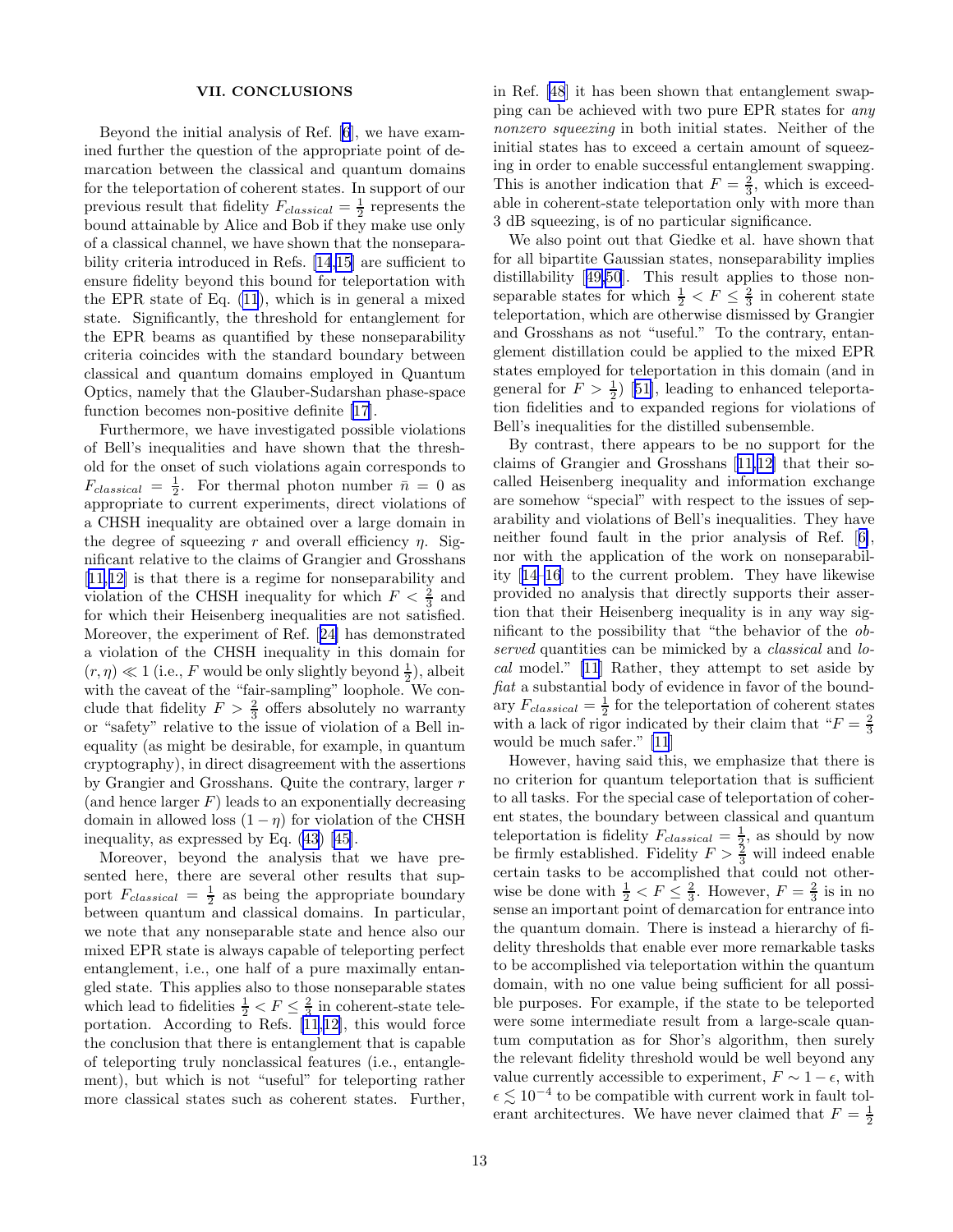<span id="page-13-0"></span>endows special powers for all tasks such as these, only that it provides an unambiguous point of entry into the quantum realm for the teleportation of coherent states.

HJK gratefully acknowledges critical input from A. C. Doherty, H. Mabuchi, E. S. Polzik, and J. P. Preskill, and support from the NSF (Grant No. PHY-9722674), the Institute for Quantum Information (IQI) funded by the NSF-ITR Program, and the ONR. SLB and PvL are funded in part under project QUICOV as part of the IST-FET-QJPC programme. PvL acknowledges support by a DAAD Doktorandenstipendium (HSP III)

- [1] C. H. Bennett, G. Brassard, C. Crépeau, R. Jozsa, A. Peres, and W. K. Wootters, Phys. Rev. Lett. 70, 1895 (1993).
- [2] D. Bouwmeester, J.-W. Pan, K. Mattle, M. Eibl, H. Weinfurter, and A. Zeilinger, Nature 390, 575–579 (1997).
- [3] D. Boschi, S. Branca, F. De Martini, L. Hardy, and S. Popescu, Phys. Rev. Lett. 80, 1121–1125 (1998).
- [4] A. Furusawa, J. L. Sørensen, S. L. Braunstein, C. A. Fuchs, H. J. Kimble, and E. S. Polzik, Science 282, 706 (1998).
- [5] M. A. Nielsen, E. Knill, and R. Laflamme, Nature 396, 52 (1998).
- [6] S. L. Braunstein, C. A. Fuchs, and H. J. Kimble, J. Mod. Opt. 47, 267 (2000).
- [7] B. Schumacher, Phys. Rev. A 51, 2738 (1995).
- [8] S. L. Braunstein and H. J. Kimble, Nature 394, 840–841 (1998).
- [9] S. L. Braunstein, C. M. Caves, R. Jozsa, N. Linden, S. Popescu, and R. Schack, Phys. Rev. Lett. 83, 1054 (1999).
- [10]The fidelity  $F$  as defined in Eq. ([1](#page-0-0)) is for teleportation of some particular state  $|\psi_{in}\rangle$ . However, as we have emphasized in Ref. [6], useful criteria for achieving teleportation are anchored in a set S of states  $\{|\psi_{in}\rangle\}$  and a distribution over these states  $P(|\psi_{in}\rangle)$ . Teleportation of an unknown state then proceeds by Victor drawing a state  $|\psi_{in}\rangle$  from S with probability  $P(|\psi_{in}\rangle)$ . Alice and Bob are privy to S and to  $P(|\psi_{in}\rangle)$ , but not to the particular state selected and sent by Victor in each trial. In this general case, an average fidelity  $\bar{F}$  over the distribution P becomes the benchmark for gauging success of the teleportation protocol.
- [11] P. Grangier and F. Grosshans, [quant-ph/0009079](http://arxiv.org/abs/quant-ph/0009079).
- [12] P. Grangier and F. Grosshans, [quant-ph/0010107](http://arxiv.org/abs/quant-ph/0010107). Note that there are both an original and revised versions of this preprint.
- [13] S. L. Braunstein and H. J. Kimble, Phys. Rev. Lett. 80, 869–872 (1998).
- [14] L.-M. Duan, G. Giedke, J. I. Cirac, and P. Zoller, Phys. Rev. Lett. 84, 2722 (2000).
- [15] R. Simon, Phys. Rev. Lett. **84**, 2726 (2000).
- [16] S. M. Tan, Phys. Rev. **60**, 2752 (1999).
- [17] This result can be found in Ref. [15]. Note that it in the context of the current discussion, it applies to multimode fields.
- [18] K. Banaszek and K. Wodkiewicz, Phys. Rev. A 58, 4345 (1998).
- [19] K. Banaszek and K. Wodkiewicz, Phys. Rev. Lett. 82, 2009 (1999).
- [20] J. F. Clauser and A. Shimony, Rep. Prog. Phys. 41, 1881 (1978).
- [21] M. O. Scully and A. S. Zubairy, Quantum Optics (Cambridge University Press, Cambridge, UK, 1997), Chapter 18.
- [22] P. G. Kwiat, P. H. Eberhard,A. M. Steinberg, and R. Y. Chiao, Phys. Rev. A 49, 3209 (1994).
- [23] E. S. Fry, T. Walther, and S. Li, Phys. Rev. A 52, 4381 (1995).
- [24] A. Kuzmich, I. A. Walmsley, and L. Mandel, Phys. Rev. Lett. 85, 1349 (2000).
- [25] A. Einstein, B. Podolsky and N. Rosen, Phys. Rev. 47, 777 (1935).
- [26] Z. Y. Ou, S. F. Pereira, H. J. Kimble, K. C. Peng, Phys. Rev. Lett. 68, 3663(1992); Z. Y. Ou, S. F. Pereira, H. J. Kimble, Appl. Phys. B 55, 265 (1992).
- [27] M. Reid, Phys. Rev. A 40, 913 (1989).
- [28] P. Grangier, J. A. Levenson, and J.-P. Poziat, Nature 396, 537 (1998).
- [29] C. M. Caves, private communication.
- [30] K. Wodkiewicz, private communication.
- [31] D. F. Walls and G. J. Milburn, Quantum Optics (Springer Verlag, Berlin, 1994), Eq. (5.64).
- [32] S. J. van Enk, Phys. Rev. **A60**, 5095 (1999).
- [33] P. van Loock, S. L. Braunstein, and H. J. Kimble, Phys. Rev. A 62, 022309 (2000).
- [34] E. Arthurs and J. L. Kelly, Jr., Bell Syst. Tech. J. 44, 725–729 (1965).
- [35] Note that the violation of the inequality  $\Delta x^2 + \Delta p^2 \geq$ 1 of Refs. [14,15] implies the violation of the product inequality  $\Delta x^2 \Delta p^2 \ge 1/4$  of Ref. [16], but not vice versa.
- [36] For the experiment of Ref. [4], the measured variances were  $\Delta x^2 \approx (0.8 \times \frac{1}{2}) \approx \Delta p^2$ , so that  $\Delta x^2 + \Delta p^2 \approx 0.8$  < 1.
- [37] P. Grangier, private communication.
- [38] Eq.([35](#page-6-0)) is written in the notation of the current paper. It follows from Eq. (2) of Ref. [4] for the case gain  $q = 1$ , Alice's detection efficiency  $\eta_A^2 = 1$  (denoted  $\eta^2$  in [4]), and with the replacement of efficiencies  $(\xi_1^2 = \xi_2^2)$  from  $[4] \rightarrow \eta$  here.
- [39] The expressions of Eqs. (32-35) are strictly applicable only for the case gain  $q = 1$  for teleportation of coherent states uniformly distributed over the entire complex plane. More generally, when working with a restricted alphabet of states (e.g., coherent amplitudes selected from a Gaussian distribution), the optimal gain is not unity when referenced to the fidelity averaged over the input alphabet. In fact as shown in Ref. [6], the optimal gain is  $q = 1/(1 + \lambda)$  for an input alphabet of coherent states distributed according to  $p(\beta) = (\lambda/\pi) exp(-\lambda|\beta|^2)$ . When incorporated into the current analysis, we find that nonseparable EPR states are sufficient to achieve  $F > (1 + \lambda)/(2 + \lambda)$  (again with optimal gain  $q \neq 1$ ) although  $F$  is no longer a monotonic function of  $r$  as